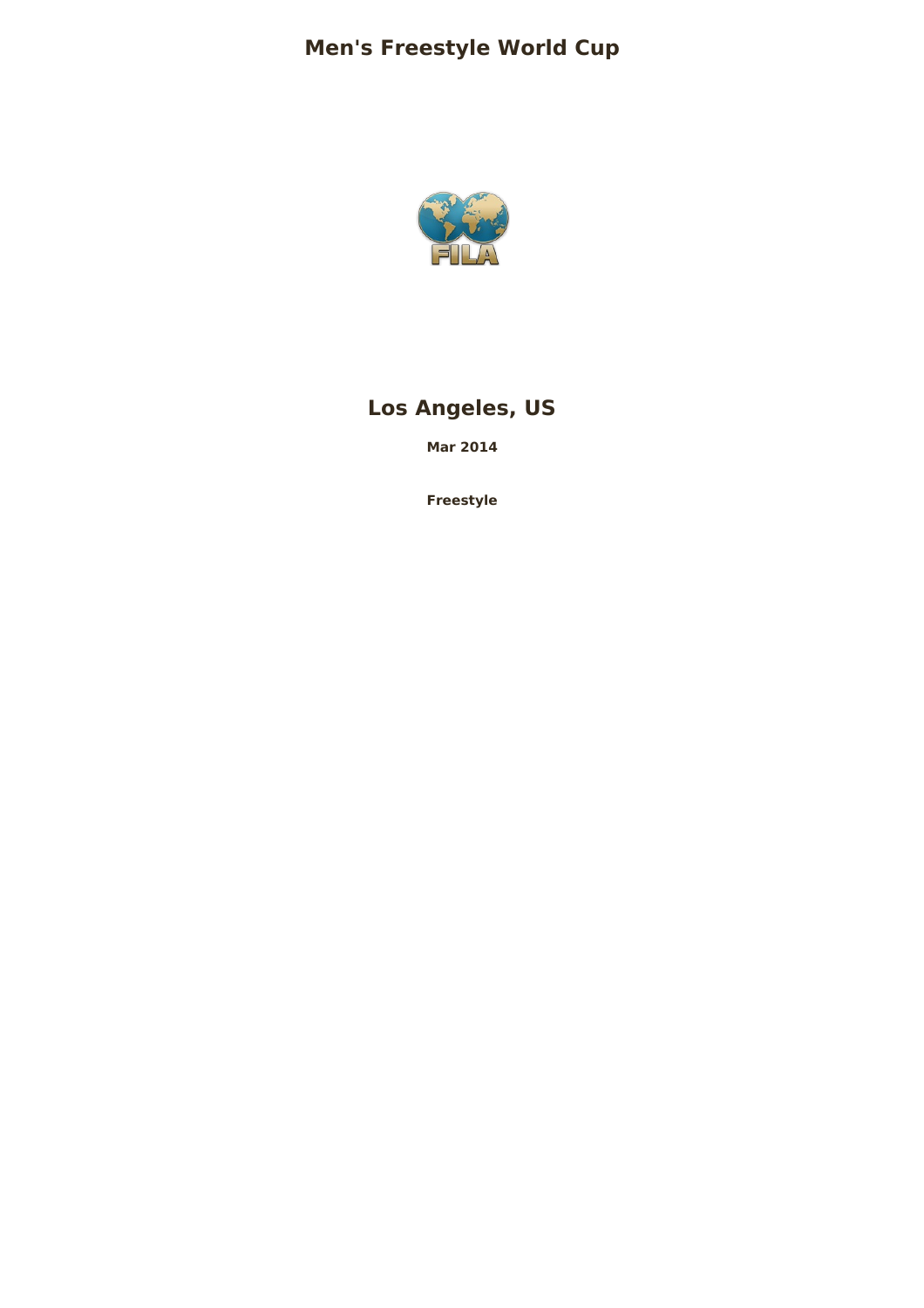

| $N^{\circ}$                                               | <b>License</b>           | <b>Country</b> | <b>Last Name</b>    | <b>First Name</b> |
|-----------------------------------------------------------|--------------------------|----------------|---------------------|-------------------|
| 1                                                         |                          | EGY            | ABDELAZIZ           | ABDELAZIZ         |
| $\overline{2}$                                            | $\overline{\phantom{a}}$ | <b>RUS</b>     | ARUSTAMYAN          | ARUSTAMYAN        |
| 3                                                         | $\overline{\phantom{a}}$ | <b>USA</b>     | <b>BLACKSHEAR</b>   | <b>BLACKSHEAR</b> |
| 4                                                         | $\overline{a}$           | MGL            | <b>BOLORMAA</b>     | <b>BOLORMAA</b>   |
| 5                                                         |                          | <b>TUR</b>     | <b>CICIOGLU</b>     | <b>CICIOGLU</b>   |
| 6                                                         | $\overline{\phantom{a}}$ | R              | <b>EMAMI</b>        | <b>EMAMI</b>      |
| 7                                                         | $\overline{\phantom{a}}$ | MGL            | <b>GANBOLD</b>      | <b>GANBOLD</b>    |
| 8                                                         | $\overline{\phantom{a}}$ | <b>USA</b>     | <b>GRANT</b>        | <b>GRANT</b>      |
| $\mathcal{G}% _{M_{1},M_{2}}^{\alpha,\beta}(\varepsilon)$ | $\overline{\phantom{a}}$ | GEO            | <b>JIBLADZE</b>     | <b>JIBLADZE</b>   |
| 10                                                        | $\overline{\phantom{a}}$ | <b>ARM</b>     | <b>KHACHATRYAN</b>  | KHACHATRYAN       |
| 11                                                        | $\overline{\phantom{a}}$ | <b>IND</b>     | <b>MALIK</b>        | <b>MALIK</b>      |
| 12                                                        |                          | <b>USA</b>     | <b>MAXWELL</b>      | <b>MAXWELL</b>    |
| 13                                                        | $\overline{\phantom{a}}$ | <b>AUS</b>     | <b>PAPADOPOULOS</b> | PAPADOPOULOS      |
| 14                                                        | $\overline{\phantom{a}}$ | JPN            | <b>SHINOHARA</b>    | <b>SHINOHARA</b>  |
| 15                                                        | $\overline{\phantom{a}}$ | <b>IND</b>     | <b>SINGH</b>        | <b>SINGH</b>      |
| 16                                                        | $\overline{a}$           | MGL            | TSERENDAGVA         | TSERENDAGVA       |
| 17                                                        | $\overline{\phantom{a}}$ | <b>USA</b>     | <b>TUCCI</b>        | <b>TUCCI</b>      |
| 18                                                        | $\overline{\phantom{a}}$ | <b>UKR</b>     | YEZHOV              | YEZHOV            |
| 19                                                        | $\overline{\phantom{a}}$ | <b>AUS</b>     | ZASLAVSKY           | ZASLAVSKY         |

**Number of Referees 19**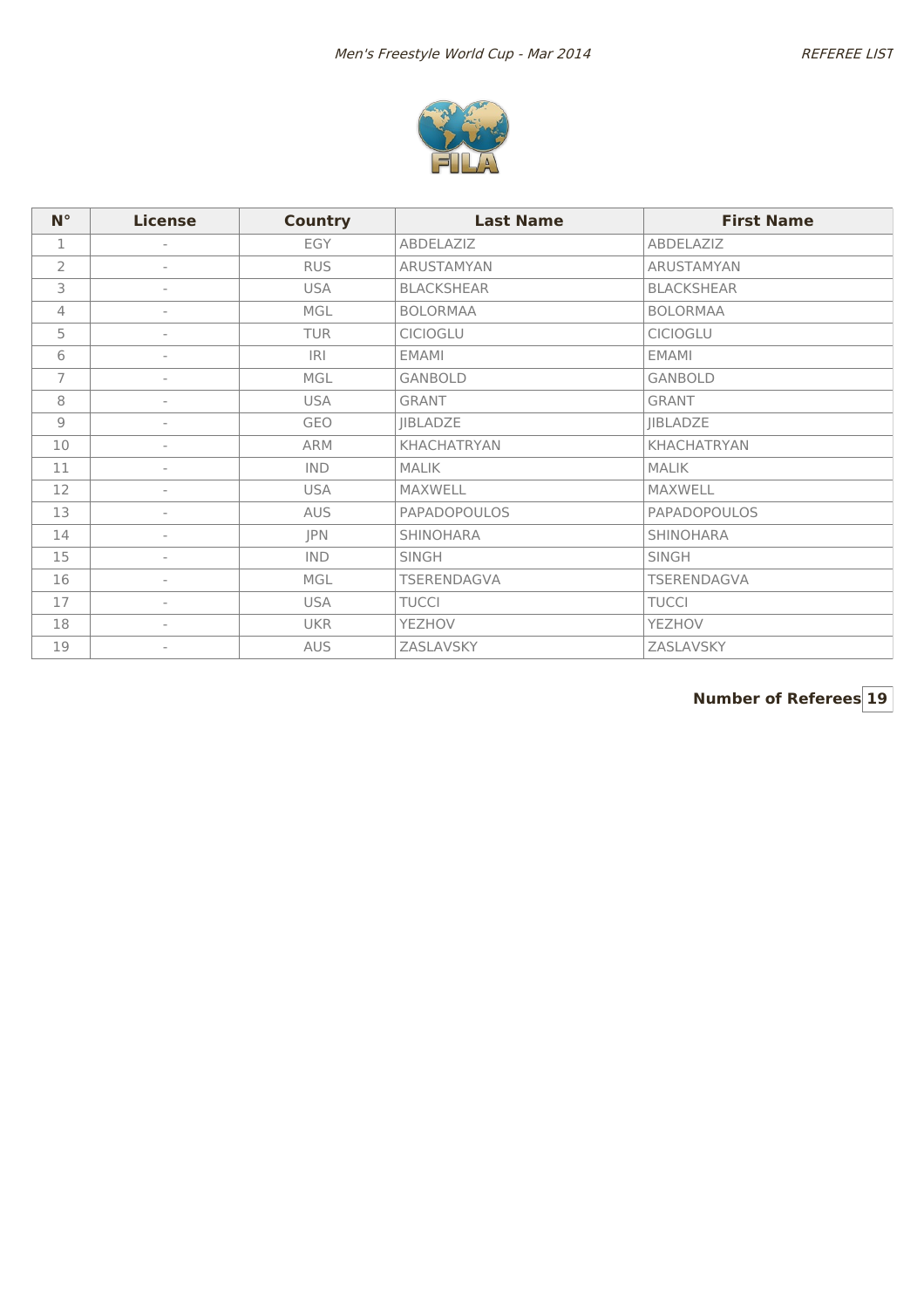

| Pool A                                                                    |                |
|---------------------------------------------------------------------------|----------------|
| <b>IRAN</b>                                                               | $ \mathsf{R} $ |
| UNITED STATES                                                             | <b>USA</b>     |
| ARMENIA                                                                   | ARM            |
| <b>INDIA</b>                                                              | $\mathsf{IND}$ |
| TURKEY                                                                    | TUR            |
|                                                                           |                |
| Pool B                                                                    |                |
| <b>RUSSIA</b>                                                             | <b>RUS</b>     |
| UKRAINE                                                                   | <b>UKR</b>     |
| $\begin{array}{c c c c} \hline \ast & \ast \end{array}$<br><b>GEORGIA</b> | GEO            |
| JAPAN                                                                     | JPN            |
| <b>MONGOLIA</b>                                                           | MGL            |
|                                                                           |                |

**Number of Teams 10**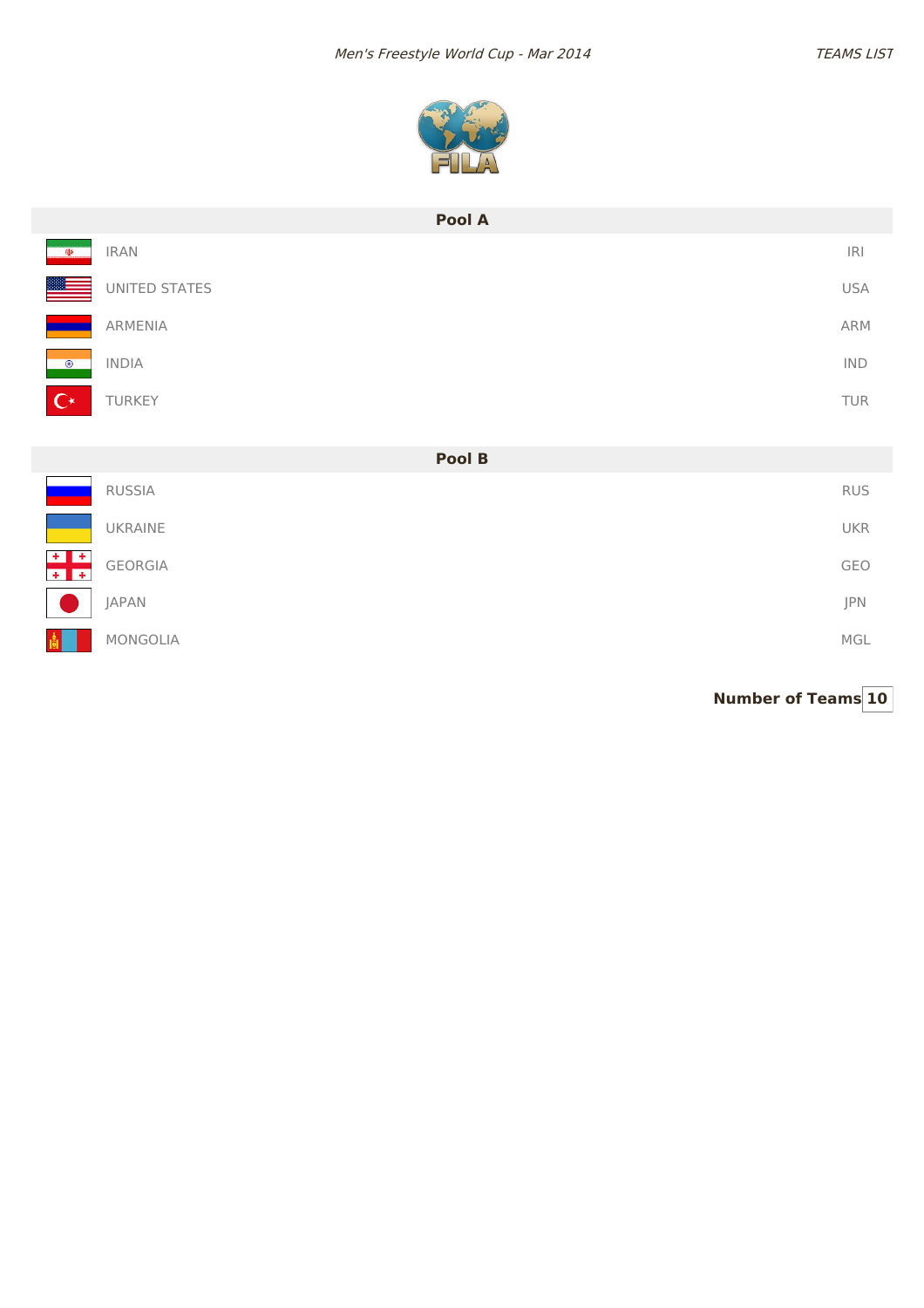

| <b>Teams</b>            | <b>FS - 57</b><br>kg | $FS - 61$<br>kg | $FS - 65$<br>kg | <b>FS-70</b><br>kg | $FS - 74$<br>kg | <b>FS - 86</b><br>kg | <b>FS - 97</b><br>kg | <b>FS-125</b><br>kg | <b>TOTAL</b>   |
|-------------------------|----------------------|-----------------|-----------------|--------------------|-----------------|----------------------|----------------------|---------------------|----------------|
| <b>ARM</b>              | $\mathbf 1$          | $\mathbf 1$     | $\overline{2}$  | $\overline{2}$     | $\mathbf 1$     | $\mathbf{1}$         | $\mathbf 1$          | $\overline{2}$      | 11             |
| $+ +$<br>GEO<br>$+$ $+$ | $\overline{2}$       | $\overline{2}$  | 1               | $\overline{2}$     | 1               | $\mathbf{1}$         | $\overline{2}$       | $\overline{2}$      | 13             |
| <b>IND</b><br>$\bullet$ | $\mathbf 1$          | $\mathbf 1$     | $\mathbf 1$     | $\mathbf 1$        | $\mathbf 1$     | $1\,$                | $\mathbf 1$          | $\mathbf{0}$        | $\overline{ }$ |
| IRI<br>$\mathbf{\Phi}$  | $\mathbf{2}$         | $\mathbf 1$     | 3               | $\overline{2}$     | $\overline{2}$  | 3                    | $\overline{2}$       | $\overline{2}$      | 17             |
| <b>JPN</b>              | $\overline{2}$       | $\mathbf 1$     | $\overline{2}$  | $\mathbf 1$        | $\mathbf 1$     | $\mathbf 1$          | $\overline{2}$       | $\mathbf 1$         | 11             |
| MGL                     | $\overline{2}$       | $\overline{2}$  | $\overline{2}$  | 3                  | $\overline{2}$  | $\mathbf 1$          | $\overline{2}$       | $\overline{2}$      | 16             |
| <b>RUS</b>              | 3                    | 3               | 3               | $\overline{2}$     | $\overline{2}$  | $\overline{2}$       | $\overline{4}$       | 3                   | 22             |
| $C^*$<br><b>TUR</b>     | $\mathbf 1$          | $\mathbf 1$     | 1               | $\mathbf 1$        | $\mathbf 1$     | $\overline{2}$       | $\overline{2}$       | $\mathbf 1$         | 10             |
| <b>UKR</b>              | $\mathbf 1$          | $\mathbf 1$     | $\mathbf 1$     | $\overline{2}$     | $\mathbf 1$     | $\mathbf{1}$         | $\mathbf 1$          | $\mathbf 1$         | $\mathbf{9}$   |
| E.<br><b>USA</b>        | 3                    | 3               | $\overline{4}$  | 6                  | 3               | 5                    | 3                    | 3                   | 30             |
| <b>TOTAL</b>            | 18                   | 16              | 20              | 22                 | 15              | 18                   | 20                   | 17                  | 146            |

**Number of Teams 10**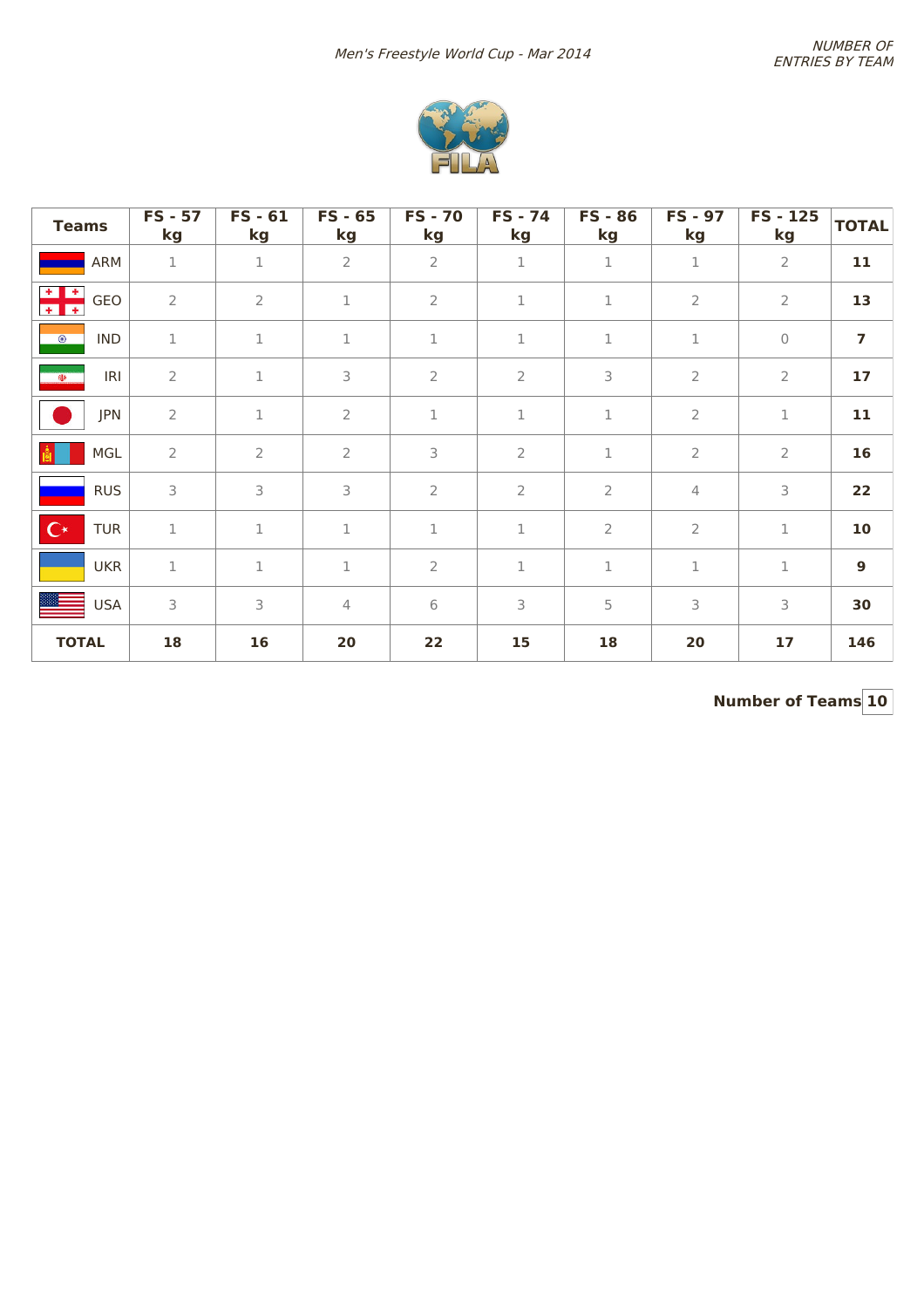

# **ARMENIA (ARM)**

| FS - 57 kg        | HOVHANNISYAN Artak        |
|-------------------|---------------------------|
| FS - 61 kg        | FRANGULYAN Valodya        |
| FS - 65 kg        | <b>ARAKFIYAN Artur</b>    |
|                   | <b>BAGHDASARYAN Artur</b> |
| <b>FS - 70 kg</b> | <b>APOYAN Davit</b>       |
|                   | POGHOSYAN Ishkhan         |
| FS - 74 kg        | KAJOYAN Varuzhan          |
| FS - 86 kg        | <b>TAMRAZYAN Vahe</b>     |
| FS - 97 kg        | KA7ISHVILI Viktor         |
| FS - 125 kg       | <b>GAI STYAN Andranik</b> |
|                   | <b>ABRAHAMYAN Hamlet</b>  |

| ۰                 | <b>GEORGIA (GEO)</b>        |
|-------------------|-----------------------------|
| FS - 57 kg        | <b>BUJIASHVILI Beka</b>     |
|                   | GOGAVA Otari                |
| FS - 61 kg        | MOTSONELIDZE Akaki          |
|                   | <b>LOMTADZE Beka</b>        |
| <b>FS - 70 kg</b> | <b>KELEKHSASHVILI Levan</b> |
|                   | <b>TSUTSKIRIDZE Giorgi</b>  |
| FS - 65 kg        | IAKOBISHVII I Zurabi        |
| FS - 74 kg        | <b>MARSAGISHVILI Giorgi</b> |
| FS - 97 kg        | EGADZE Nodar                |
|                   | <b>KURTANIDZE Eldar</b>     |
| FS - 86 kg        | <b>GOGRICHIANI Levan</b>    |
| FS - 125 kg       | PFTRIASHVILI Geno           |
|                   | <b>SAKANDELIDZE Giorgi</b>  |

## **INDIA (IND)**

 $\bullet$ 

**FS - 57 kg** KUMAR Amit **FS - 61 kg** BAJRANG Bajrang **FS - 65 kg** RAJNEESH Rajnesh **FS - 70 kg** DHANKHAR Amit Kumar **FS - 74 kg** RANA Parveen **FS - 86 kg** KUMAR Pawan **FS - 97 kg** KADIAN Satywart

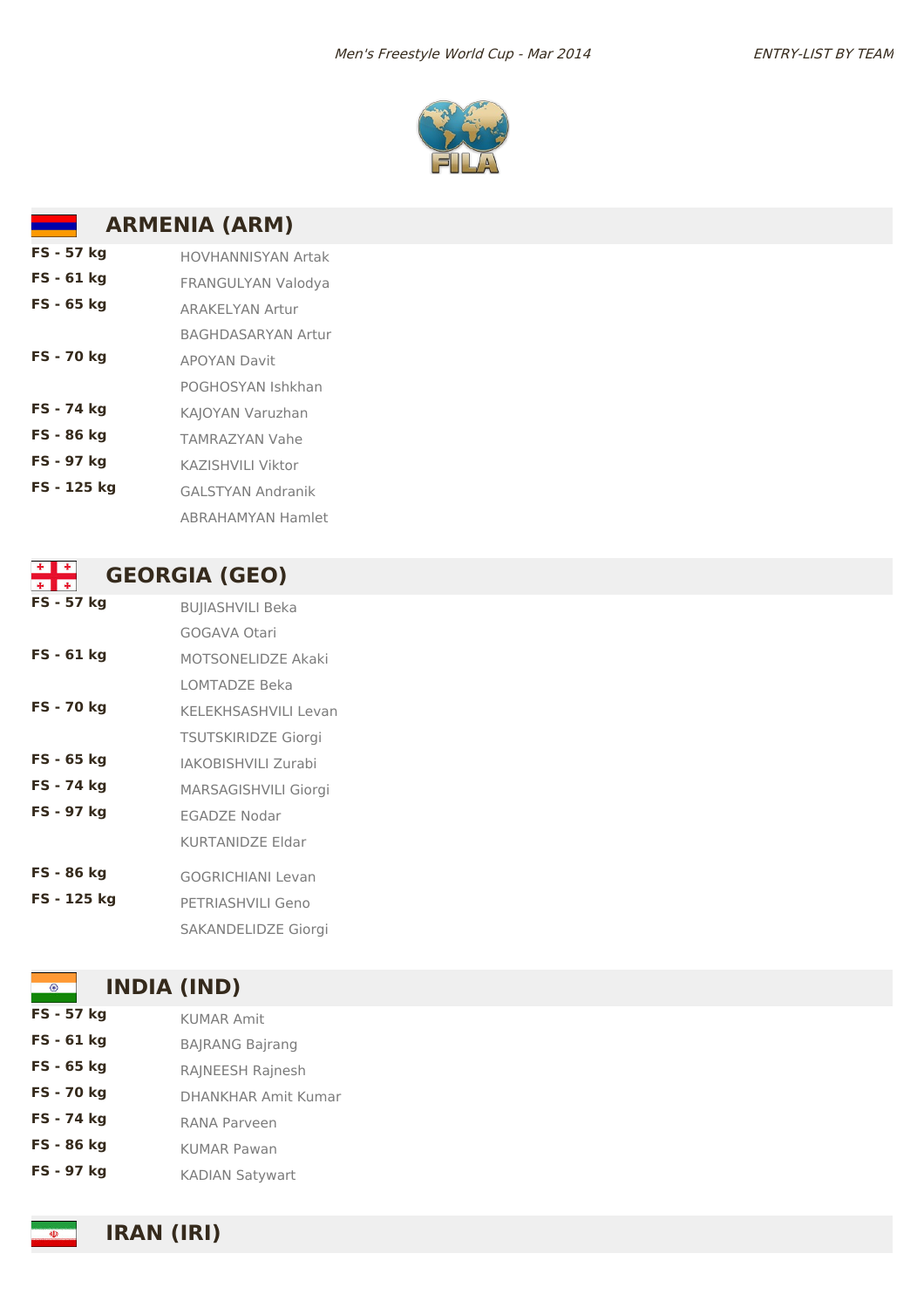| <b>FS - 57 kg</b> | RAHIMI Hassan Sabzali                         |
|-------------------|-----------------------------------------------|
|                   | REZAZADEH Mehrab Hamidreza                    |
| FS - 61 kg        | ESMAEILPOORJOUYBARI Masoud Mahmoud            |
| $FS - 65 kg$      | MOHAMMADIPAHNEHKOLAEI Seyedahmad Seyedmahmoud |
|                   | NASIRI Meysam Abolfazl                        |
|                   | NASIRIAFRACHALI Ebrahim Akbar                 |
| <b>FS - 70 kg</b> | HOSSEINKHANI Mostafa Mohabbali                |
|                   | YARAHMADI Peyman Morteza                      |
| FS - 74 kg        | AKBARIZARINKOLAFI Ezzatollah Abbas            |
|                   | AFZALIPAEMAMI Reza Alireza                    |
| FS - 86 kg        | LASHGARI Fhsan Naser                          |
|                   | <b>MOSTAFAIOUKAR Meisam Gholamreza</b>        |
|                   | KARIMIMACHIANI Alireza Mohammad               |

| FS - 97 kg  | YAZDANI Reza Mohammad Ali       |
|-------------|---------------------------------|
|             | TALEBIZARRINKAMAR Hamed Delavar |
| FS - 125 kg | <b>GHASEMI Komeil Nemat</b>     |
|             | HADI BASMANJ Parviz Khodavirdi  |

# **JAPAN (JPN)**

| FS - 57 kg        | <b>MORISHITA Fumitaka</b> |
|-------------------|---------------------------|
|                   | <b>TAKAHASHI Yuki</b>     |
| FS - 61 kg        | KAWASE Katsuyoshi         |
| FS - 65 kg        | <b>ISHIDA Tomotsugu</b>   |
|                   | <b>TAKATANI Daichi</b>    |
| FS - 74 kg        | <b>TAKATANI Sohsuke</b>   |
| FS - 86 kg        | MATSUMOTO Atsushi         |
| FS - 97 kg        | YAMAGUCHI Takeshi         |
|                   | YAMAMOTO Koki             |
| FS - 125 kg       | ARAKIDA Nobuyoshi         |
| <b>FS - 70 kg</b> | HOSAKA Ken                |

## **MONGOLIA (MGL)**

**FS - 57 kg** ERDENEBAT Bekhbayar BATBOLD Nomin **FS - 61 kg** ENKHSAIKHAN Nyam-Ochir BANZRAGCH Bayanmunkh **FS - 65 kg** GANZORIG Mandakhnaran BATCHULUUN Batmagnai **FS - 70 kg** GANTULGA Iderkhuu BUYANJAV Batzorig BATCHULUUN Ankhbayar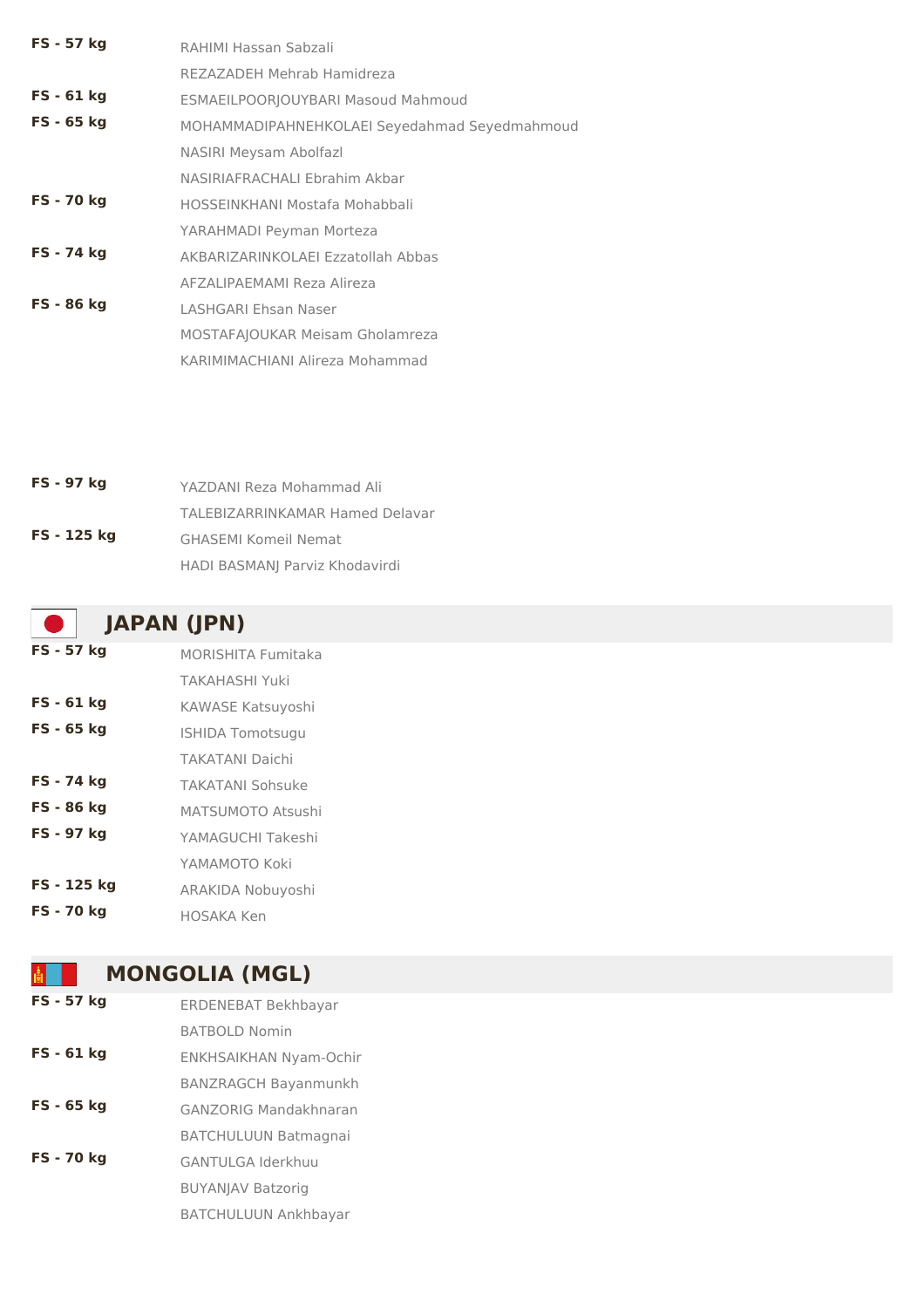- **FS - 74 kg** DORJVAANCHIG Gombodorj PUREVJAV Unurbat
- **FS - 86 kg** ORGODOL Uitumen **FS** - 97 kg<br>DORJKHAND Khuderbulga AMAR Bathmunkh **FS - 125 kg** JARGALSAIKHAN Chuluunbat NATSAGSUREN Zolboo

# **RUSSIA (RUS)**

| FS - 57 kg        | <b>FLEGONTOV Vladimir</b>              |
|-------------------|----------------------------------------|
|                   | <b>ISRAPILOV Nariman</b>               |
|                   | <b>LEBEDEV Victor</b>                  |
| $FS - 61 kg$      | <b>GOIGEREEV Bekhan Salavdinovitch</b> |
|                   | <b>NUHKADIEV Murad Abdusalamovitch</b> |
|                   | <b>BOGOMOEV Alexander</b>              |
| FS - 65 kg        | EMEEV Alibeggadji Zurkanaevitch        |
|                   | <b>BEKBULATOV Ilyas</b>                |
|                   | <b>RAMONOV Soslan</b>                  |
| <b>FS - 70 kg</b> | <b>SHAMSUDINOV Ramazan</b>             |
|                   | <b>TSABOLOV Khetik</b>                 |
| FS - 74 kg        | GADZHIMAGOMEDOV Akhmed                 |
|                   | <b>SANAKOEV Atsamaz</b>                |
| FS - 86 kg        | KUDIYAMAGOMEDOV Shamil                 |
|                   | <b>URISHEV Anzor</b>                   |
| <b>FS - 97 kg</b> | <b>GAZZAEV Batradz</b>                 |
|                   | <b>GATCALOV Khadzhimurat</b>           |
|                   | <b>BAITCAEV Vladislav</b>              |
|                   | <b>BELONOVSKIY Yury</b>                |
| FS - 125 kg       | <b>KHIZRIEV Anzor</b>                  |
|                   | <b>ALIEV Arslanbek</b>                 |
|                   | <b>KUSHKHOV Muradyn</b>                |

| $\mathbf{C}^*$  | <b>TURKEY (TUR)</b>           |  |
|-----------------|-------------------------------|--|
| FS - 57 kg      | UZUN Nebi                     |  |
| FS - 61 kg      | <b>TOPAL Recep</b>            |  |
| <b>FS-70 kg</b> | KAYA Mustafa                  |  |
| FS - 65 kg      | KILICSALLAYAN Selahattin      |  |
| FS - 74 kg      | <b>ERTURK Murat Necmettin</b> |  |
| FS - 86 kg      | <b>BILICI Ahmet</b>           |  |
|                 | <b>ERDIN Fatih</b>            |  |
| FS - 97 kg      | <b>BOLUKBASI Ibrahim</b>      |  |
|                 | <b>BONCEOGLU Ali</b>          |  |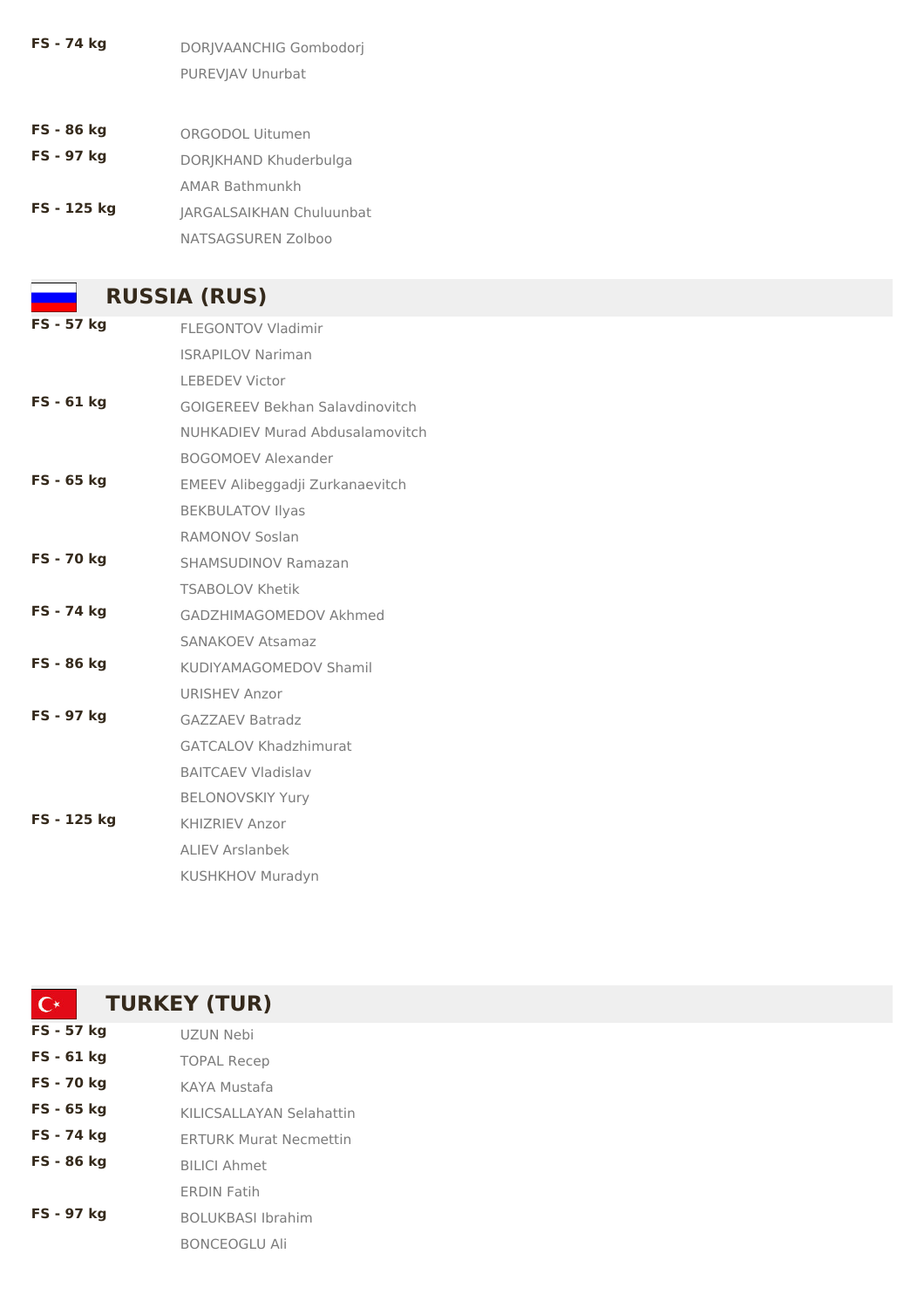**UKRAINE (UKR)**

**FS - 57 kg** RATUSHNY Sergiy **FS - 61 kg** FEDORYSHYN Vasyl **FS** - 65 kg PETRIV Ivan **FS - 70 kg** NAGORNYI Andrii KVYATKOVSKYY Andriy **FS - 74 kg** CHYKHLADZE Giya **FS - 86 kg** ALDATOV Ibragim **FS - 97 kg** OLIINYK Pavlo **FS - 125 kg** ZASIEIEV Alen

## **UNITED STATES (USA)**

**FS - 57 kg** ESCOBEDO Angel Alesmo HAZEWINKEL Samuel Paul HOCHSTRASSER Andrew Bryant

| FS - 61 kg      | <b>HUMPHREY Reece Weslee</b>        |
|-----------------|-------------------------------------|
|                 | <b>KENNEDY James Joseph</b>         |
|                 | <b>FUTRELL Bernard Walter</b>       |
| FS - 65 kg      | RUSSELL Kellen Edward               |
|                 | <b>METCALF Brent Harold</b>         |
|                 | CHAMBERLAIN Jason Lyle              |
|                 | PICO Aaron John                     |
| <b>FS-70 kg</b> | <b>MARABLE Nicholas Thomas</b>      |
|                 | <b>FAY Moza Andrew</b>              |
|                 | <b>WELCH Jason Michael</b>          |
|                 | <b>JENSEN Jack Douglas</b>          |
|                 | LE VALLEY Kevin Lee                 |
|                 | READER Jon                          |
| FS - 74 kg      | <b>BURROUGHS Jordan Ernest</b>      |
|                 | <b>VALLIMONT Daniel Christopher</b> |
|                 | <b>FAY Moza Andrew</b>              |
| FS - 86 kg      | <b>GAVIN Keith Michael</b>          |
|                 | <b>FOSTER Clayton Henry</b>         |
|                 | <b>KEDDY Phillip David</b>          |
|                 | <b>JORDAN Raymond Lamar</b>         |
|                 | KUTZ Jason                          |
| FS - 97 kg      | <b>BERGMAN James Daniel</b>         |
|                 | VARNER Jacob Stephen                |
|                 | KILGORE Dustin Lee                  |
| FS - 125 kg     | <b>FORTUNE Tyrell Marcell</b>       |
|                 | <b>DLAGNEV Tervel Ivaylov</b>       |
|                 | REY Zachery William                 |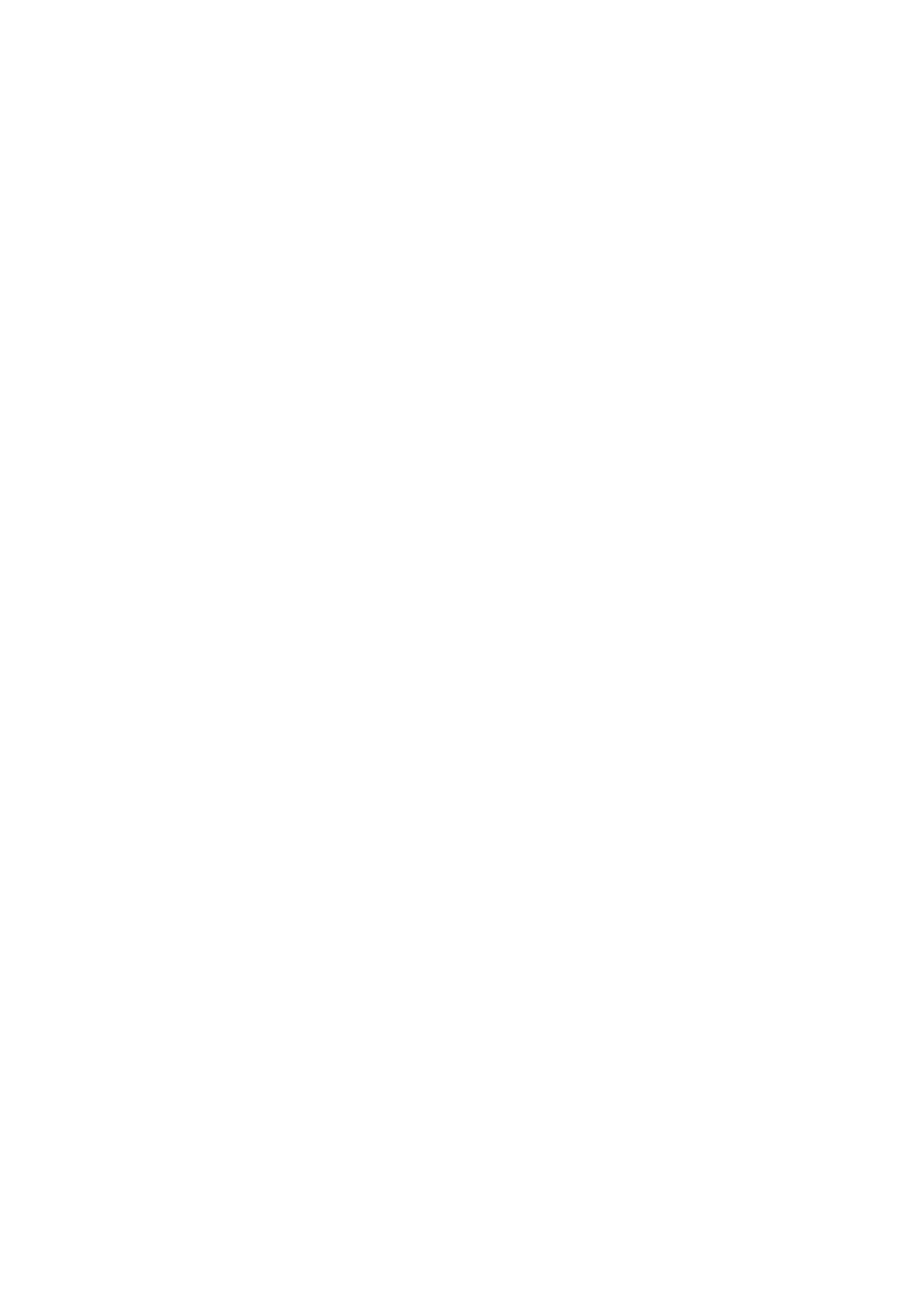

|   |            |                        |                       | 3                      |                       |                        | <b>Pts</b> |           |           |                |
|---|------------|------------------------|-----------------------|------------------------|-----------------------|------------------------|------------|-----------|-----------|----------------|
|   |            | <b>IRI</b>             | <b>USA</b>            | <b>ARM</b>             | <b>IND</b>            | <b>TUR</b>             |            | <b>CP</b> | <b>TP</b> | <b>Rank</b>    |
|   | IRI        |                        | 18-10<br>$(42-33)$    | $33 - 4$<br>$(96-12)$  | $30 - 0$<br>$(42-0)$  | $31 - 4$<br>$(96-24)$  | 4          | 112-18    | 276-69    |                |
| 2 | <b>USA</b> | $10 - 18$<br>$(33-42)$ |                       | $27 - 7$<br>$(78-26)$  | $28 - 7$<br>$(54-20)$ | $33-2$<br>$(76-15)$    |            | 98-34     | 241-103   |                |
|   | <b>ARM</b> | $4 - 33$<br>$(12-96)$  | $7 - 27$<br>$(26-78)$ |                        | 16-17<br>$(43-49)$    | 19-16<br>$(65-80)$     |            | 46-93     | 146-303   |                |
| 4 | <b>IND</b> | $0 - 30$<br>$(0-42)$   | $7 - 28$<br>$(20-54)$ | 17-16<br>$(49-43)$     |                       | $17 - 15$<br>$(41-36)$ |            | 41-89     | 110-175   | 3              |
|   | <b>TUR</b> | $4 - 31$<br>$(24-96)$  | $2 - 33$<br>$(15-76)$ | $16-19$<br>$(80 - 65)$ | 15-17<br>$(36-41)$    |                        |            | 37-100    | 155-278   | $\overline{4}$ |

**Pool B**

|                         |            | 3                     |                       | 5                      | <b>Pts</b>             | <b>CP</b>              | <b>TP</b> | <b>Rank</b> |         |   |
|-------------------------|------------|-----------------------|-----------------------|------------------------|------------------------|------------------------|-----------|-------------|---------|---|
|                         |            | <b>RUS</b>            | <b>UKR</b>            | <b>GEO</b>             | <b>JPN</b>             | <b>MGL</b>             |           |             |         |   |
|                         | <b>RUS</b> |                       | $22 - 8$<br>$(48-19)$ | $25 - 8$<br>$(46-18)$  | $32 - 4$<br>$(35-7)$   | $18 - 14$<br>$(55-37)$ | 4         | 97-34       | 184-81  |   |
|                         | <b>UKR</b> | $8 - 22$<br>$(19-48)$ |                       | $22 - 12$<br>$(55-37)$ | $26 - 7$<br>$(54-16)$  | $18 - 14$<br>$(59-44)$ |           | 74-55       | 187-145 |   |
|                         | <b>GEO</b> | $8 - 25$<br>$(18-46)$ | 12-22<br>$(37-55)$    |                        | $15 - 18$<br>$(40-32)$ | $12 - 21$<br>$(32-55)$ |           | 47-86       | 127-188 | כ |
| $\overline{\mathbf{4}}$ | <b>JPN</b> | 4-32<br>$(7 - 35)$    | $7 - 26$<br>$(16-54)$ | $18 - 15$<br>$(32-40)$ |                        | $15-19$<br>$(43-34)$   |           | 44-92       | 98-163  | 4 |
| 5                       | <b>MGL</b> | 14-18<br>$(37-55)$    | 14-18<br>$(44-59)$    | $21 - 12$<br>$(55-32)$ | 19-15<br>$(34-43)$     |                        |           | 68-63       | 170-189 |   |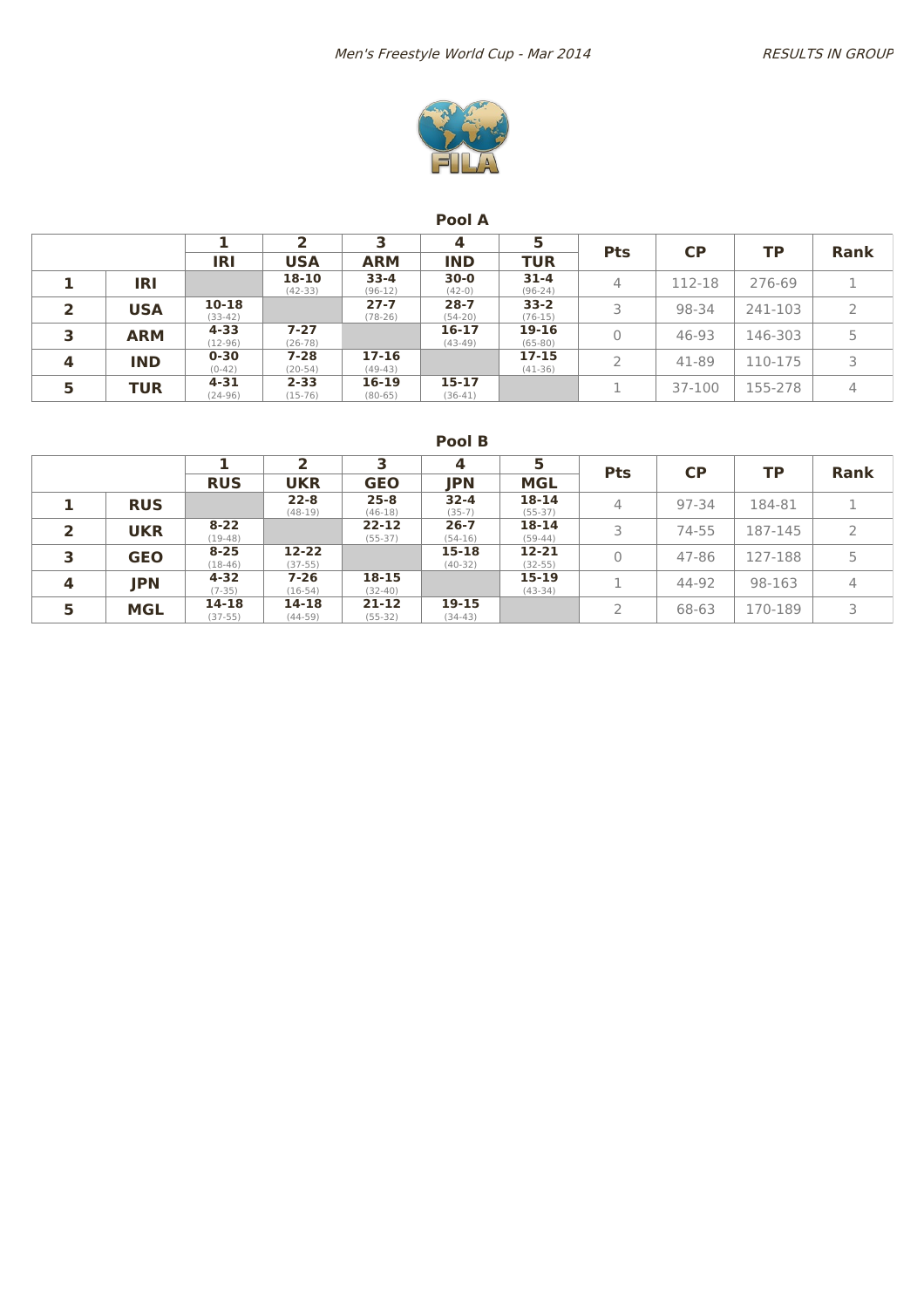



### **Final 9-10**

| ARM.<br>— UNIA Leem<br>. | -- --<br>╶∠∸   |
|--------------------------|----------------|
|                          | (AA)<br>$\sim$ |

|            | Final 7-8           |                             |
|------------|---------------------|-----------------------------|
| UR'<br>UK) | IPN'                | <b>CCCC</b><br><b>23-T3</b> |
|            | יור∕ ור<br>$\cdots$ | $(46 - 33)$                 |

| Final 5-6   |                                      |                                                                                              |  |  |  |  |  |  |  |  |
|-------------|--------------------------------------|----------------------------------------------------------------------------------------------|--|--|--|--|--|--|--|--|
| INDIA (IND) | 'MGL,<br>MONGO<br>$\cap$ in $\Delta$ | $13 - 21$<br>the contract of the contract of the contract of the contract of the contract of |  |  |  |  |  |  |  |  |
|             |                                      | $(30-41)$                                                                                    |  |  |  |  |  |  |  |  |

| Final 3-4           |                         |           |  |  |  |  |  |  |  |  |
|---------------------|-------------------------|-----------|--|--|--|--|--|--|--|--|
| UNITED STATES (USA) | (UKR)<br><b>JKRAINE</b> | $27-9$    |  |  |  |  |  |  |  |  |
|                     |                         | $(54-16)$ |  |  |  |  |  |  |  |  |

| IRAN (IRI) | DUCCIA (DUC)<br>ו ר | $21 - 10$        |
|------------|---------------------|------------------|
| 11 V J J A | へしこ<br>nuJ.         | (5121)<br>151-24 |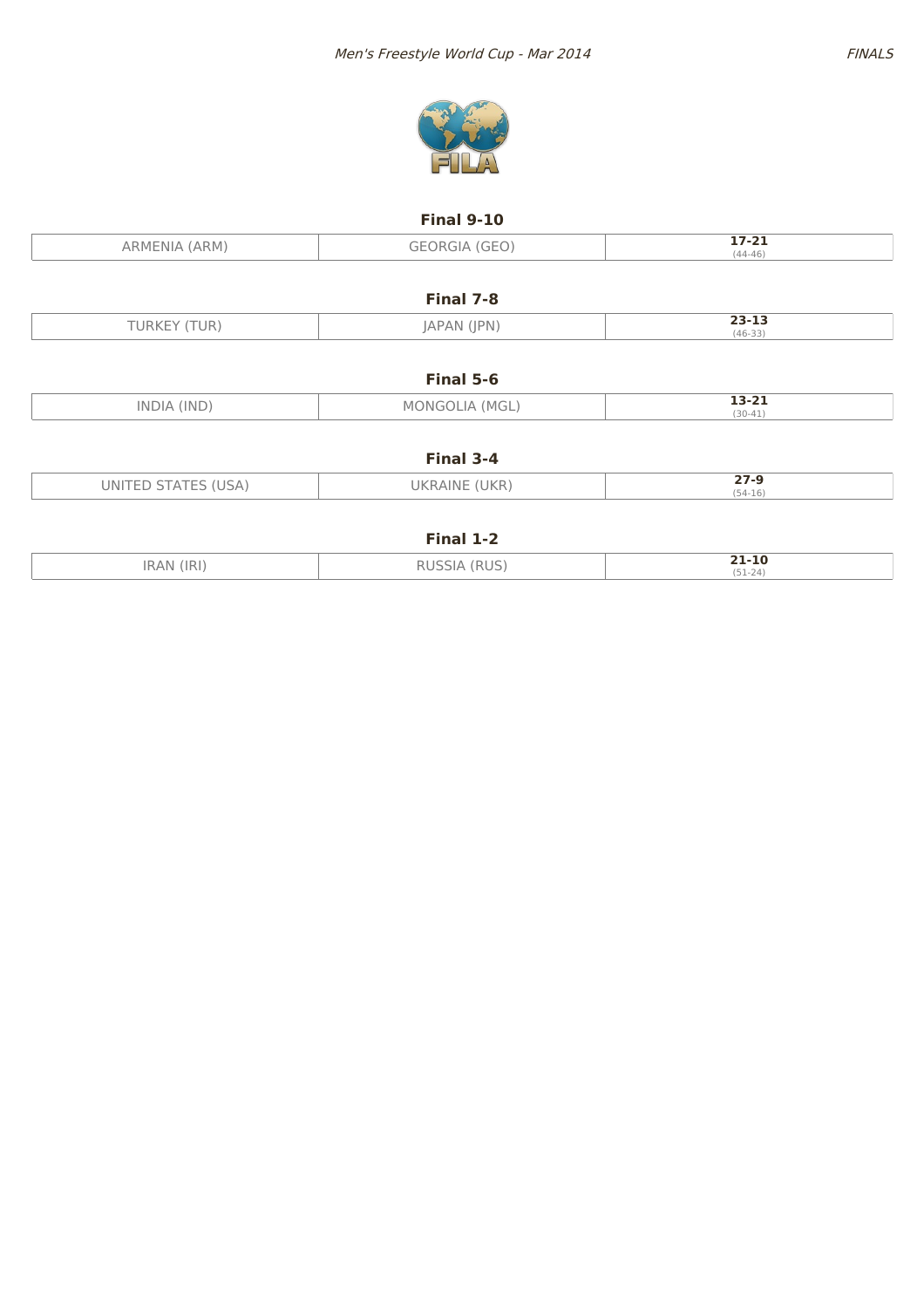

### **Round 2**

| <b>UNITED STATES</b>                              |                |                 | <b>Pts CP TP ARMENIA</b>                  | $Pts$ $CP$ $TP$ |    |
|---------------------------------------------------|----------------|-----------------|-------------------------------------------|-----------------|----|
| USA - ESCOBEDO Angel Alesmo - FS - 57 kg          |                |                 | 11 ARM - HOVHANNISYAN Artak - FS - 57 kg  |                 |    |
| <b>USA - HUMPHREY Reece Weslee - FS - 61 kg</b>   |                |                 | 6   ARM - FRANGULYAN Valodya - FS - 61 kg |                 |    |
| <b>USA - METCALF Brent Harold - FS - 65 kg</b>    | .4             |                 | 11   ARM - ARAKELYAN Artur - FS - 65 kg   |                 |    |
| USA - MARABLE Nicholas Thomas - FS - 70 kg        |                |                 | <b>ARM - APOYAN Davit - FS - 70 kg</b>    |                 | 10 |
| USA - BURROUGHS Jordan Ernest - FS - 74 kg        | 5.             |                 | 16 ARM - KAJOYAN Varuzhan - FS - 74 kg    |                 |    |
| USA - GAVIN Keith Michael - FS - 86 kg            |                | 6               | ARM - TAMRAZYAN Vahe - FS - 86 kg         |                 |    |
| <b>USA - KILGORE Dustin Lee - FS - 97 kg</b>      | $\overline{4}$ | 10 <sup>1</sup> | ARM - KAZISHVILI Viktor - FS - 97 kg      |                 |    |
| <b>USA - DLAGNEV Tervel Ivaylov - FS - 125 kg</b> | $+4$           |                 | 11 ARM - GALSTYAN Andranik - FS - 125 kg  |                 |    |
| Total l                                           | 27             | 78              | Total                                     |                 | 26 |

### **Round 4**

| <b>ARMENIA</b>                        |              |                   | <b>Pts CP TP IRAN</b>                                              | Pts CP TP    |                |    |
|---------------------------------------|--------------|-------------------|--------------------------------------------------------------------|--------------|----------------|----|
| ARM - HOVHANNISYAN Artak - FS - 57 kg | $\bigcap$    | $\Omega$          | IRI - RAHIMI Hassan Sabzali - FS - 57 kg                           |              | 4              | 10 |
| ARM - FRANGULYAN Valodya - FS - 61 kg |              |                   | IRI - ESMAEILPOORJOUYBARI Masoud<br>Mahmoud - FS - 61 kg           | 1            | 4              | 11 |
| ARM - ARAKELYAN Artur - FS - 65 kg    | 1            | 4                 | IRI - NASIRI Meysam Abolfazi - FS - 65 kg                          | 1            | 4              | 14 |
| ARM - APOYAN Davit - FS - 70 kg       |              | $\bigcap$         | <b>IRI - HOSSEINKHANI Mostafa Mohabbali -</b><br><b>FS - 70 kg</b> | $\mathbf{1}$ | $\overline{4}$ | 11 |
| ARM - KAJOYAN Varuzhan - FS - 74 kg   |              |                   | IRI - AFZALIPAEMAMI Reza Alireza - FS -<br>74 kg                   | $\mathbf{1}$ | 4              |    |
| ARM - TAMRAZYAN Vahe - FS - 86 kg     | $\mathbf{0}$ | $\Omega$          | <b>IRI - LASHGARI Ehsan Naser - FS - 86 kg</b>                     | 1            | $\overline{4}$ | 10 |
| ARM - KAZISHVILI Viktor - FS - 97 kg  |              |                   | <b>IRI - YAZDANI Reza Mohammad Ali - FS -</b><br>97 kg             | $\mathbf{1}$ | 5              | 14 |
| ARM - GALSTYAN Andranik - FS - 125 kg |              | $\overline{4}$    | IRI - GHASEMI Komeil Nemat - FS - 125<br>kg                        | $\mathbf{1}$ | $\overline{4}$ | 15 |
| <b>Total</b>                          | 4            | $12 \overline{ }$ | Total                                                              | 8            | 33             | 96 |

## **Pool B**

#### **Round 1**

| <b>GEORGIA</b>                                 |                 |                | Pts   CP   TP   JAPAN                      | $Pts$ $CP$ $TP$ |   |         |
|------------------------------------------------|-----------------|----------------|--------------------------------------------|-----------------|---|---------|
| GEO - BUJIASHVILI Beka - FS - 57 kg            |                 |                | JPN - MORISHITA Fumitaka - FS - 57 kg      |                 | 5 |         |
| <b>GEO - LOMTADZE Beka - FS - 61 kg</b>        | -4              |                | 10 JPN - KAWASE Katsuyoshi - FS - 61 kg    |                 |   |         |
| GEO - KELEKHSASHVILI Levan - FS - 65 kg        |                 | 3              | JPN - TAKATANI Daichi - FS - 65 kg         |                 |   |         |
| GEO - KELEKHSASHVILI Levan - FS - 70 kg        |                 |                | 6 JPN - HOSAKA Ken - FS - 70 kg            |                 |   |         |
| GEO - MARSAGISHVILI Giorgi - FS - 74 kg        |                 | $\overline{4}$ | JPN - TAKATANI Sohsuke - FS - 74 kg        |                 |   |         |
| GEO - GOGRICHIANI Levan - FS - 86 kg           |                 |                | JPN - MATSUMOTO Atsushi - FS - 86 kg       |                 |   |         |
| <b>GEO - KURTANIDZE Eldar - FS - 97 kg</b>     |                 | 4 <sup>1</sup> | JPN - YAMAMOTO Koki - FS - 97 kg           |                 |   |         |
| <b>GEO - SAKANDELIDZE Giorgi - FS - 125 kg</b> | $\overline{4}$  |                | 10   JPN - ARAKIDA Nobuyoshi - FS - 125 kg |                 |   |         |
| <b>Total</b> l                                 | 15 <sub>1</sub> | 40             | Total                                      |                 |   | $18$ 32 |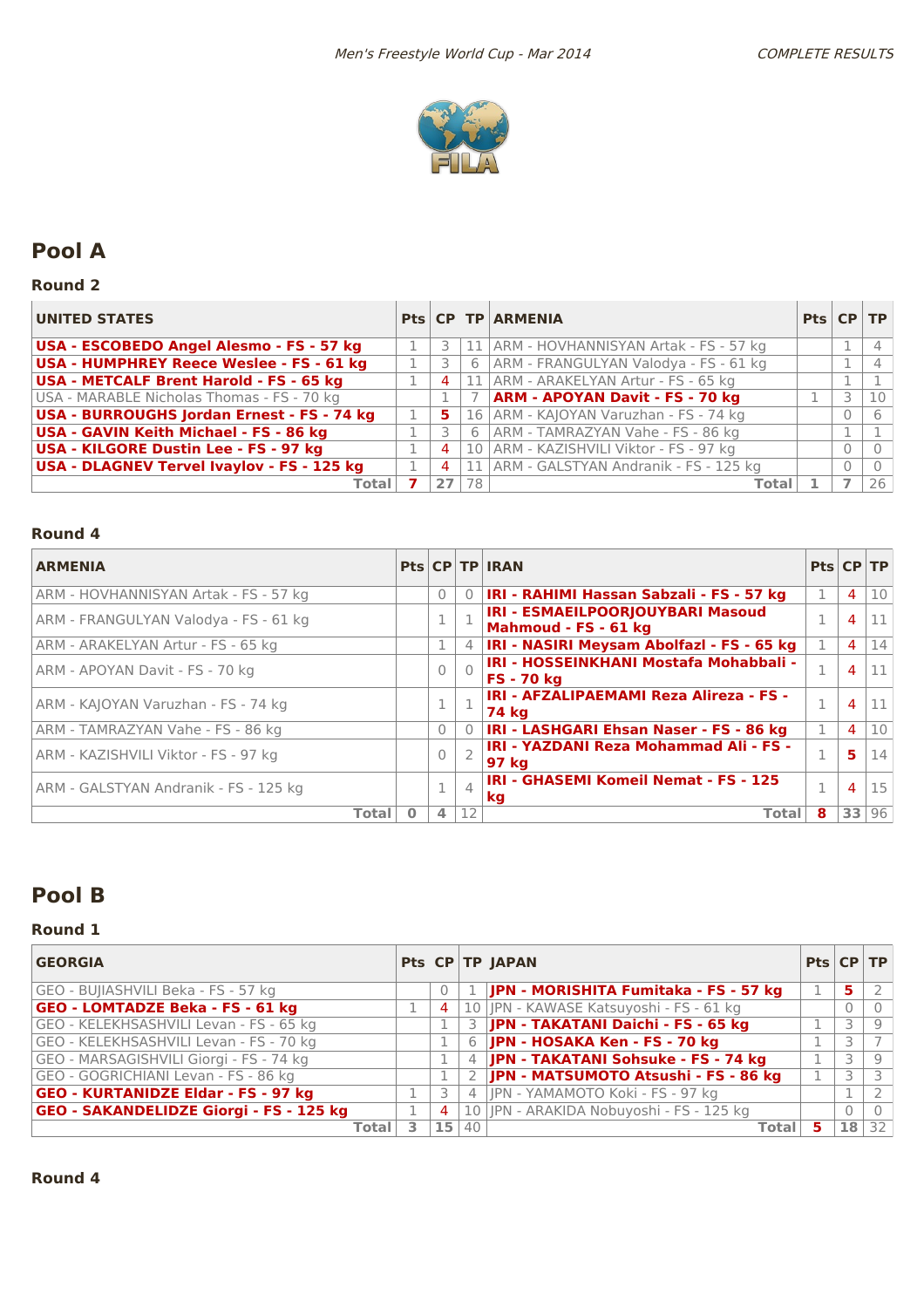| <b>IAPAN</b>                          |       |                |           | <b>Pts CP TP MONGOLIA</b>                           | Pts CP TP |                 |    |
|---------------------------------------|-------|----------------|-----------|-----------------------------------------------------|-----------|-----------------|----|
| JPN - MORISHITA Fumitaka - FS - 57 kg |       | 3              |           | MGL - BATBOLD Nomin - FS - 57 kg                    |           |                 | 6  |
| IPN - KAWASE Katsuyoshi - FS - 61 kg  |       |                |           | <b>MGL - ENKHSAIKHAN Nyam-Ochir - FS -</b><br>61 kg | 1<br>÷.   | 5               |    |
| JPN - TAKATANI Daichi - FS - 65 kg    |       | $\overline{4}$ |           | 12   MGL - GANZORIG Mandakhnaran - FS - 65 kg       |           |                 |    |
| JPN - HOSAKA Ken - FS - 70 kg         |       | 4              |           | 12   MGL - BATCHULUUN Ankhbayar - FS - 70 kg        |           |                 |    |
| JPN - TAKATANI Sohsuke - FS - 74 kg   |       |                |           | MGL - PUREVJAV Unurbat - FS - 74 kg                 |           |                 |    |
| JPN - MATSUMOTO Atsushi - FS - 86 kg  |       | 3              | 8         | MGL - ORGODOL Uitumen - FS - 86 kg                  |           |                 |    |
| JPN - YAMAMOTO Koki - FS - 97 kg      |       |                | $\bigcap$ | MGL - DORJKHAND Khuderbulga - FS - 97<br>kg         |           | $\overline{4}$  | 10 |
| JPN - ARAKIDA Nobuyoshi - FS - 125 kg |       |                | $\bigcap$ | MGL - JARGALSAIKHAN Chuluunbat - FS -<br>125 kg     | 1         |                 | 4  |
|                                       | Total | 15             | 43        | Total                                               | 4         | 19 <sup>1</sup> | 34 |

| <b>INDIA</b>                                  |         |          | Pts CP TP TURKEY                              | $Pts$ $CP$ $TP$ |    |    |
|-----------------------------------------------|---------|----------|-----------------------------------------------|-----------------|----|----|
| <b>IND - KUMAR Amit - FS - 57 kg</b>          |         |          | TUR - UZUN Nebi - FS - 57 kg                  |                 |    |    |
| <b>IND - BAJRANG Bajrang - FS - 61 kg</b>     | 3       |          | 4 TUR - TOPAL Recep - FS - 61 kg              |                 |    |    |
| IND - RAJNEESH Rajnesh - FS - 65 kg           |         |          | <b>TUR - KAYA Mustafa - FS - 65 kg</b>        |                 |    | 15 |
| <b>IND - DHANKHAR Amit Kumar - FS - 70 kg</b> |         |          | 8 TUR - KILICSALLAYAN Selahattin - FS - 70 kg |                 |    |    |
| <b>IND - RANA Parveen - FS - 74 kg</b>        |         |          | 8   TUR - ERTURK Murat Necmettin - FS - 74 kg |                 |    |    |
| IND - KUMAR Pawan - FS - 86 kg                |         |          | <b>TUR - ERDIN Fatih - FS - 86 kg</b>         |                 |    |    |
| <b>IND - KADIAN Satywart - FS - 97 kg</b>     | 3       | 6 I      | TUR - BONCEOGLU Ali - FS - 97 kg              |                 |    |    |
| IND - - - FS - 125 kg                         | $\circ$ | $\Omega$ | <b>TUR - OZKARADENIZ Hamza - FS - 125 kg</b>  |                 | 5  |    |
| <b>Total</b>                                  | 17      | 141.     | Total                                         |                 | 15 | 36 |

#### **Round 5**

| <b>UNITED STATES</b>                              |   |                 |          | Pts   CP   TP   INDIA                       | Pts CP TP |   |    |
|---------------------------------------------------|---|-----------------|----------|---------------------------------------------|-----------|---|----|
| USA - HOCHSTRASSER Andrew Bryant - FS - 57 kg     |   |                 |          | 3 <b>IND - KUMAR Amit - FS - 57 kg</b>      |           | 3 |    |
| USA - KENNEDY James Joseph - FS - 61 kg           |   |                 |          | 6 <b>IND - BAJRANG Bajrang - FS - 61 kg</b> |           |   | 10 |
| <b>USA - METCALF Brent Harold - FS - 65 kg</b>    |   |                 |          | IND - RAJNEESH Rajnesh - FS - 65 kg         |           |   | 6  |
| USA - FAY Moza Andrew - FS - 70 kg                |   | 5               |          | 11 IND - DHANKHAR Amit Kumar - FS - 70 kg   |           |   |    |
| USA - BURROUGHS Jordan Ernest - FS - 74 kg        |   | 5.              |          | 6   IND - RANA Parveen - FS - 74 kg         |           |   |    |
| USA - FOSTER Clayton Henry - FS - 86 kg           |   | 4               |          | 10 IND - KUMAR Pawan - FS - 86 kg           |           |   |    |
| USA - BERGMAN James Daniel - FS - 97 kg           |   | 4               | 11       | IND - KADIAN Satywart - FS - 97 kg          |           |   |    |
| <b>USA - DLAGNEV Tervel Ivaylov - FS - 125 kg</b> |   | 5.              | $\Omega$ | IND - - - FS - 125 kg                       |           |   |    |
| Total                                             | 6 | 28 <sup>1</sup> | 54       | Total                                       |           |   |    |

# **Pool B**

| <b>MONGOLIA</b>                                        |   |          |                | <b>Pts CP TP RUSSIA</b>                               | <b>Pts CP TP</b> |                 |    |
|--------------------------------------------------------|---|----------|----------------|-------------------------------------------------------|------------------|-----------------|----|
| MGL - BATBOLD Nomin - FS - 57 kg                       |   |          |                | 4   RUS - LEBEDEV Victor - FS - 57 kg                 |                  | 3               | 10 |
| MGL - ENKHSAIKHAN Nyam-Ochir - FS - 61<br>kg           |   | 3        | 12             | RUS - NUHKADIEV Murad Abdusalamovitch - FS -<br>61 kg |                  |                 |    |
| <b>MGL - GANZORIG Mandakhnaran - FS - 65</b><br>kg     |   | 3        | $\overline{4}$ | RUS - EMEEV Alibeggadji Zurkanaevitch - FS - 65<br>Кq |                  |                 |    |
| MGL - BATCHULUUN Ankhbayar - FS - 70 kg                |   | 3        | 6              | RUS - SHAMSUDINOV Ramazan - FS - 70 kg                |                  |                 |    |
| MGL - PUREVIAV Unurbat - FS - 74 kg                    |   |          | 5              | <b>RUS - GADZHIMAGOMEDOV Akhmed - FS -</b><br>74 ka   |                  |                 | 11 |
| MGL - ORGODOL Uitumen - FS - 86 kg                     |   | $\Omega$ | $\bigcap$      | <b>RUS - KUDIYAMAGOMEDOV Shamil - FS - 86</b><br>kq   | 1                | 4               | 11 |
| MGL - DORJKHAND Khuderbulga - FS - 97 kg               |   | $\Omega$ |                | 0 RUS - BAITCAEV Vladislav - FS - 97 kg               |                  | 4               | 10 |
| MGL - JARGALSAIKHAN Chuluunbat - FS -<br><b>125 kg</b> |   | 3        |                | 6   RUS - ALIEV Arslanbek - FS - 125 kg               |                  |                 | 6  |
| <b>Total</b>                                           | 4 | 14       | 37             | Total                                                 | 4                | 18 <sup>1</sup> | 55 |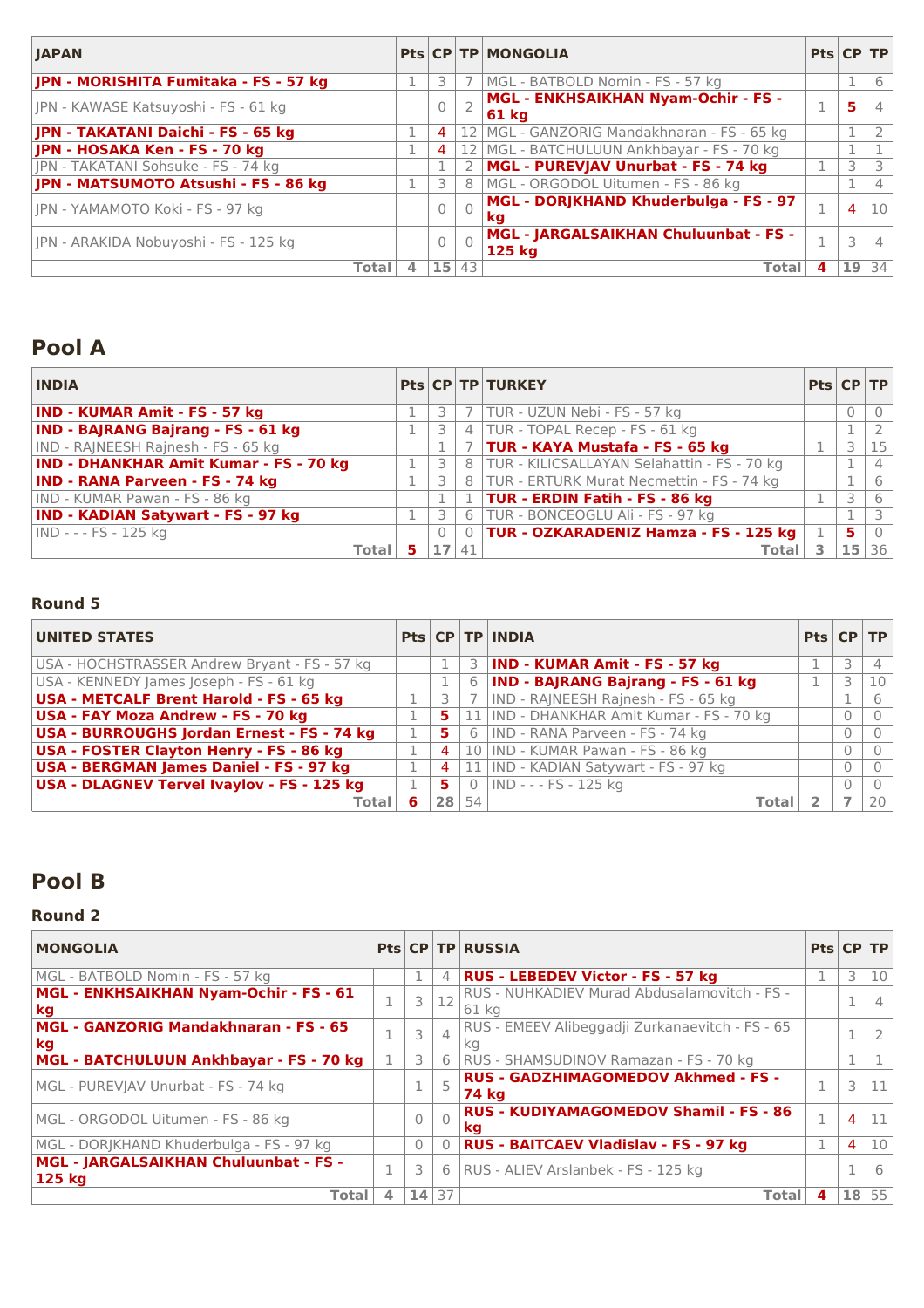### **Round 1**

| <b>RUSSIA</b>                              |                |            | Pts CP TP UKRAINE                        | $Pts$ $CP$ $TP$ |    |
|--------------------------------------------|----------------|------------|------------------------------------------|-----------------|----|
| <b>RUS - LEBEDEV Victor - FS - 57 kg</b>   |                | 8          | UKR - RATUSHNY Sergiy - FS - 57 kg       |                 |    |
| RUS - BOGOMOEV Alexander - FS - 61 kg      |                | 6          | UKR - FEDORYSHYN Vasyl - FS - 61 kg      |                 |    |
| <b>RUS - RAMONOV Soslan - FS - 65 kg</b>   | $\overline{4}$ | 13         | UKR - PETRIV Ivan - FS - 65 kg           |                 |    |
| <b>RUS - TSABOLOV Khetik - FS - 70 kg</b>  |                | 6          | UKR - KVYATKOVSKYY Andriy - FS - 70 kg   |                 |    |
| <b>RUS - SANAKOEV Atsamaz - FS - 74 kg</b> |                | 6          | UKR - CHYKHLADZE Giya - FS - 74 kg       |                 |    |
| <b>RUS - URISHEV Anzor - FS - 86 kg</b>    |                |            | UKR - ALDATOV Ibragim - FS - 86 kg       |                 |    |
| <b>RUS - BELONOVSKIY Yury - FS - 97 kg</b> |                | 2          | UKR - OLIINYK Pavlo - FS - 97 kg         |                 |    |
| RUS - ALIEV Arslanbek - FS - 125 kg        |                | $\bigcirc$ | <b>UKR - ZASIEIEV Alen - FS - 125 kg</b> |                 |    |
| <b>Total</b>                               | 22             | 48         | Total                                    |                 | 19 |

# **Pool A**

| <b>ARMENIA</b>                               |    |                | $Pts$ CP TP INDIA                          | Pts CP TP |   |    |
|----------------------------------------------|----|----------------|--------------------------------------------|-----------|---|----|
| ARM - HOVHANNISYAN Artak - FS - 57 kg        |    |                | 6   IND - KUMAR Amit - FS - 57 kg          |           |   |    |
| <b>ARM - FRANGULYAN Valodya - FS - 61 kg</b> |    |                | 10 IND - BAJRANG Bajrang - FS - 61 kg      |           |   |    |
| ARM - ARAKELYAN Artur - FS - 65 kg           |    | 2              | <b>IND - RAJNEESH Rajnesh - FS - 65 kg</b> |           | 5 | 9  |
| <b>ARM - APOYAN Davit - FS - 70 kg</b>       |    |                | 13 IND - DHANKHAR Amit Kumar - FS - 70 kg  |           |   |    |
| ARM - KAJOYAN Varuzhan - FS - 74 kg          |    |                | 4 <b>IND - RANA Parveen - FS - 74 kg</b>   |           |   |    |
| <b>ARM - TAMRAZYAN Vahe - FS - 86 kg</b>     |    |                | 8   IND - KUMAR Pawan - FS - 86 kg         |           |   |    |
| ARM - KAZISHVILI Viktor - FS - 97 kg         |    | $\overline{0}$ | <b>IND - KADIAN Satywart - FS - 97 kg</b>  |           |   |    |
| <b>ARM - GALSTYAN Andranik - FS - 125 kg</b> | 5. | $\overline{0}$ | IND - - - FS - 125 kg                      |           |   |    |
| Total                                        | 16 | 43             | Total                                      |           |   | 49 |

### **Round 5**

| <b>ARMENIA</b>                               |    |                | <b>Pts CP TP TURKEY</b>                               | Pts CP TP |          |    |
|----------------------------------------------|----|----------------|-------------------------------------------------------|-----------|----------|----|
| <b>ARM - HOVHANNISYAN Artak - FS - 57 kg</b> | 5  |                | 15 TUR - UZUN Nebi - FS - 57 kg                       |           | $\Omega$ | 4  |
| ARM - FRANGULYAN Valodya - FS - 61 kg        |    |                | <b>TUR - TOPAL Recep - FS - 61 kg</b>                 |           |          |    |
| ARM - ARAKELYAN Artur - FS - 65 kg           |    | $\overline{4}$ | <b>TUR - KILICSALLAYAN Selahattin - FS - 65</b><br>kg |           |          | 12 |
| ARM - APOYAN Davit - FS - 70 kg              |    |                | 12 TUR - KAYA Mustafa - FS - 70 kg                    |           |          | 16 |
| ARM - KAJOYAN Varuzhan - FS - 74 kg          |    |                | <b>TUR - ERTURK Murat Necmettin - FS - 74</b><br>kg   |           | 4        | 16 |
| ARM - TAMRAZYAN Vahe - FS - 86 kg            | 0  |                | <b>TUR - ERDIN Fatih - FS - 86 kg</b>                 |           |          |    |
| <b>ARM - KAZISHVILI Viktor - FS - 97 kg</b>  | 5. | 6              | TUR - BONCEOGLU Ali - FS - 97 kg                      |           | $\Omega$ |    |
| <b>ARM - GALSTYAN Andranik - FS - 125 kg</b> | 5. |                | 22 TUR - OZKARADENIZ Hamza - FS - 125 kg              |           |          | 14 |
| Total                                        |    | 19 65          | Tota                                                  |           | 16       | 80 |

# **Pool B**

| <b>GEORGIA</b>                          |              |    |    | <b>Pts CP TP MONGOLIA</b>                       | Pts CP TP |   |    |
|-----------------------------------------|--------------|----|----|-------------------------------------------------|-----------|---|----|
| GEO - GOGAVA Otari - FS - 57 kg         |              |    |    | MGL - BATBOLD Nomin - FS - 57 kg                |           |   |    |
| GEO - LOMTADZE Beka - FS - 61 kg        |              | 3  |    | 11   MGL - ENKHSAIKHAN Nyam-Ochir - FS - 61 kg  |           |   |    |
| GEO - IAKOBISHVILI Zurabi - FS - 65 kg  |              |    |    | MGL - GANZORIG Mandakhnaran - FS - 65<br>kg     |           |   |    |
| GEO - KELEKHSASHVILI Levan - FS - 70 kg |              |    |    | MGL - BATCHULUUN Ankhbayar - FS - 70<br>kg      |           | 5 | 12 |
| GEO - MARSAGISHVILI Giorgi - FS - 74 kg |              |    | 4  | MGL - PUREVJAV Unurbat - FS - 74 kg             |           |   |    |
| GEO - GOGRICHIANI Levan - FS - 86 kg    |              | 0  |    | MGL - ORGODOL Uitumen - FS - 86 kg              |           |   |    |
| GEO - EGADZE Nodar - FS - 97 kg         |              | 3  |    | 5   MGL - DORJKHAND Khuderbulga - FS - 97 kg    |           |   |    |
| GEO - PETRIASHVILI Geno - FS - 125 kg   |              | 3  | 4  | MGL - JARGALSAIKHAN Chuluunbat - FS - 125<br>kq |           |   |    |
|                                         | <b>Total</b> | 12 | 32 | Total                                           | 5         |   | 55 |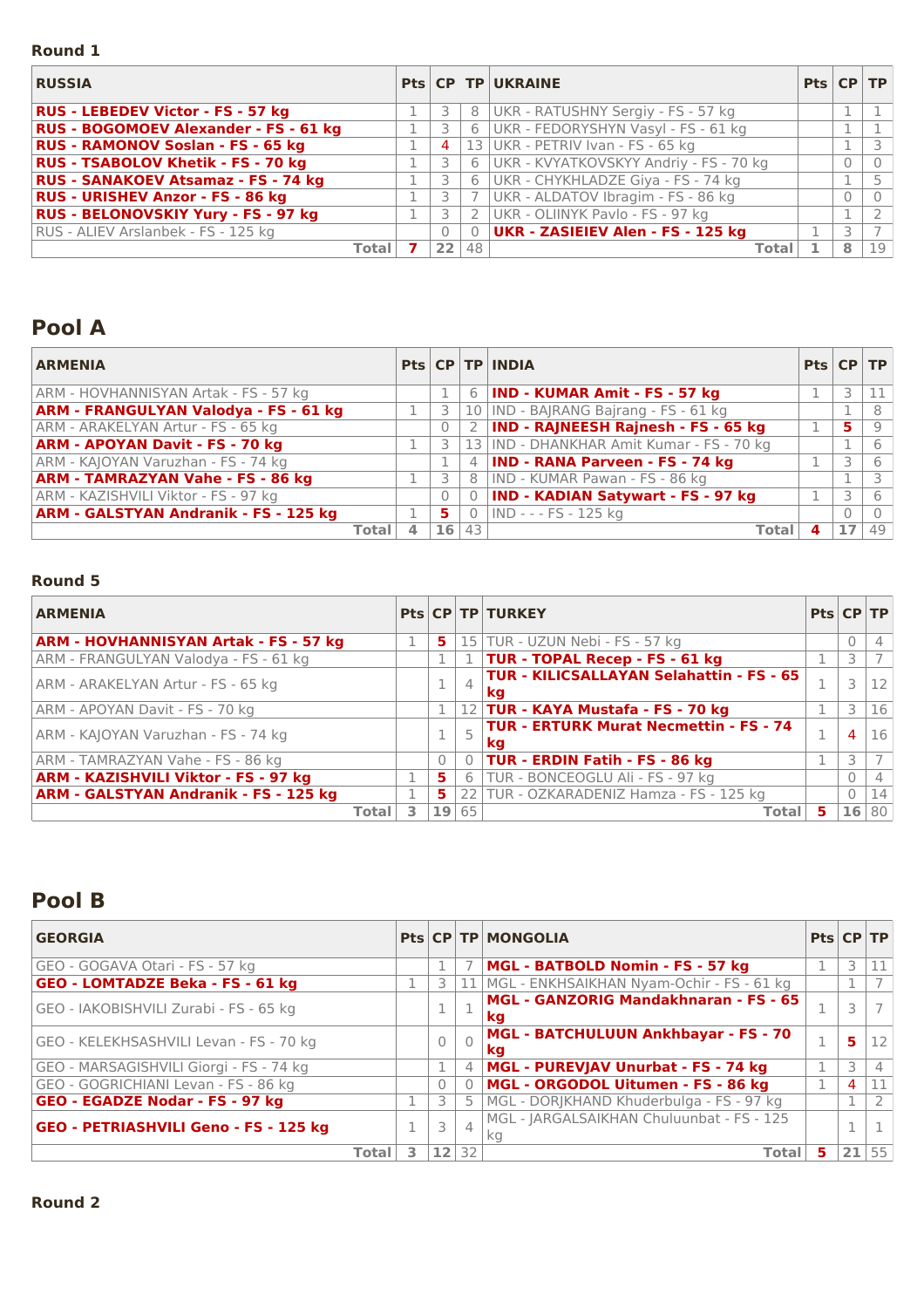| <b>UKRAINE</b>                                |   |          | <b>Pts CP TP GEORGIA</b>                 | $Pts$ $CP$ $TP$ |  |
|-----------------------------------------------|---|----------|------------------------------------------|-----------------|--|
| UKR - RATUSHNY Sergiy - FS - 57 kg            |   | 5        | GEO - BUJIASHVILI Beka - FS - 57 kg      |                 |  |
| UKR - FEDORYSHYN Vasyl - FS - 61 kg           |   | 6        | <b>GEO - LOMTADZE Beka - FS - 61 kg</b>  |                 |  |
| UKR - PETRIV Ivan - FS - 65 kg                |   | $\Omega$ | GEO - IAKOBISHVILI Zurabi - FS - 65 kg   |                 |  |
| <b>UKR - KVYATKOVSKYY Andriy - FS - 70 kg</b> | 5 |          | 9 GEO - TSUTSKIRIDZE Giorgi - FS - 70 kg |                 |  |
| <b>UKR - CHYKHLADZE Giya - FS - 74 kg</b>     |   | 9        | GEO - MARSAGISHVILI Giorgi - FS - 74 kg  |                 |  |
| <b>UKR - ALDATOV Ibragim - FS - 86 kg</b>     | 5 | $\Omega$ | GEO - GOGRICHIANI Levan - FS - 86 kg     |                 |  |
| <b>UKR - OLIINYK Pavlo - FS - 97 kg</b>       | 4 |          | GEO - EGADZE Nodar - FS - 97 kg          |                 |  |
| UKR - ZASIEIEV Alen - FS - 125 kg             |   |          | 15 GEO - PETRIASHVILI Geno - FS - 125 kg |                 |  |
| Totall                                        |   | 22 55    | Total                                    |                 |  |

| <b>TURKEY</b>                               |              |                |                | <b>Pts CP TP IRAN</b>                                                      |              |                | Pts CP TP |
|---------------------------------------------|--------------|----------------|----------------|----------------------------------------------------------------------------|--------------|----------------|-----------|
| TUR - UZUN Nebi - FS - 57 kg                |              | $\Omega$       | 8              | <b>IRI - REZAZADEH Mehrab Hamidreza - FS</b><br>- 57 ka                    | $\mathbf{1}$ | -5.            | 20        |
| TUR - TOPAL Recep - FS - 61 kg              |              | $\Omega$       | $\overline{4}$ | IRI - ESMAEILPOORJOUYBARI Masoud<br>Mahmoud - FS - 61 kg                   | 1            | 5.             | 13        |
| TUR - KILICSALLAYAN Selahattin - FS - 65 kg |              | $\Omega$       | $\bigcap$      | <b>IRI - MOHAMMADIPAHNEHKOLAEI</b><br>Seyedahmad Seyedmahmoud - FS - 65 kg | 1            | $\overline{4}$ | 11        |
| TUR - KAYA Mustafa - FS - 70 kg             |              | 3              |                | 11   IRI - YARAHMADI Peyman Morteza - FS - 70 kg                           |              |                | 9         |
| TUR - ERTURK Murat Necmettin - FS - 74 kg   |              | $\Omega$       | $\bigcap$      | <b>IRI - AFZALIPAEMAMI Reza Alireza - FS -</b><br><b>74 kg</b>             | 1            | $\overline{4}$ | 11        |
| TUR - ERDIN Fatih - FS - 86 kg              |              |                |                | IRI - KARIMIMACHIANI Alireza Mohammad<br>- FS - 86 kg                      | $\mathbf{1}$ | $\overline{4}$ | 11        |
| TUR - BONCEOGLU Ali - FS - 97 kg            |              | $\Omega$       | $\bigcap$      | <b>IRI - TALEBIZARRINKAMAR Hamed</b><br>Delavar - FS - 97 kg               | $\mathbf{1}$ | $\overline{4}$ | 10        |
| TUR - OZKARADENIZ Hamza - FS - 125 kg       |              | $\Omega$       | $\bigcap$      | IRI - HADI BASMANJ Parviz Khodavirdi -<br><b>FS - 125 kg</b>               | $\mathbf{1}$ | 4              | 11        |
|                                             | <b>Total</b> | $\overline{a}$ | 24             | Total                                                                      |              | 31             | 96        |

### **Round 1**

| <b>IRAN</b>                                                |    |                 |    | <b>Pts CP TP UNITED STATES</b>                           | Pts CP TP |                 |                |
|------------------------------------------------------------|----|-----------------|----|----------------------------------------------------------|-----------|-----------------|----------------|
| IRI - RAHIMI Hassan Sabzali - FS - 57 kg                   |    | 3               | 8  | USA - ESCOBEDO Angel Alesmo - FS - 57<br>ka              |           |                 | $\Omega$       |
| IRI - ESMAEILPOORJOUYBARI Masoud Mahmoud -<br>$FS - 61$ kg |    | 3               | 10 | USA - HUMPHREY Reece Weslee - FS - 61<br>ka              |           |                 | 8              |
| IRI - NASIRI Meysam Abolfazl - FS - 65 kg                  |    | 1               | 8  | <b>USA - METCALF Brent Harold - FS -</b><br>65 kg        | 1         |                 | 11             |
| IRI - HOSSEINKHANI Mostafa Mohabbali - FS - 70<br>kg       |    | 3               |    | USA - MARABLE Nicholas Thomas - FS - 70<br>ka            |           |                 | 0              |
| IRI - AKBARIZARINKOLAEI Ezzatollah Abbas - FS - 74 kg      |    |                 |    | <b>USA - BURROUGHS Jordan Ernest - FS</b><br>- 74 kg     |           |                 | $\overline{7}$ |
| IRI - LASHGARI Ehsan Naser - FS - 86 kg                    |    | $\mathbf 1$     | 5  | <b>USA - FOSTER Clayton Henry - FS -</b><br><b>86 kg</b> |           | 3               |                |
| IRI - YAZDANI Reza Mohammad Ali - FS - 97 kg               |    | 3               | 8  | USA - BERGMAN James Daniel - FS - 97 kg                  |           | $\Omega$        |                |
| IRI - GHASEMI Komeil Nemat - FS - 125 kg                   |    | $\overline{3}$  |    | USA - DLAGNEV Tervel Ivaylov - FS - 125<br>ka            |           |                 | $\Omega$       |
| Total                                                      | 5. | 18 <sup>1</sup> | 42 | Total                                                    | 3         | 10 <sup>1</sup> | 33             |

## **Pool B**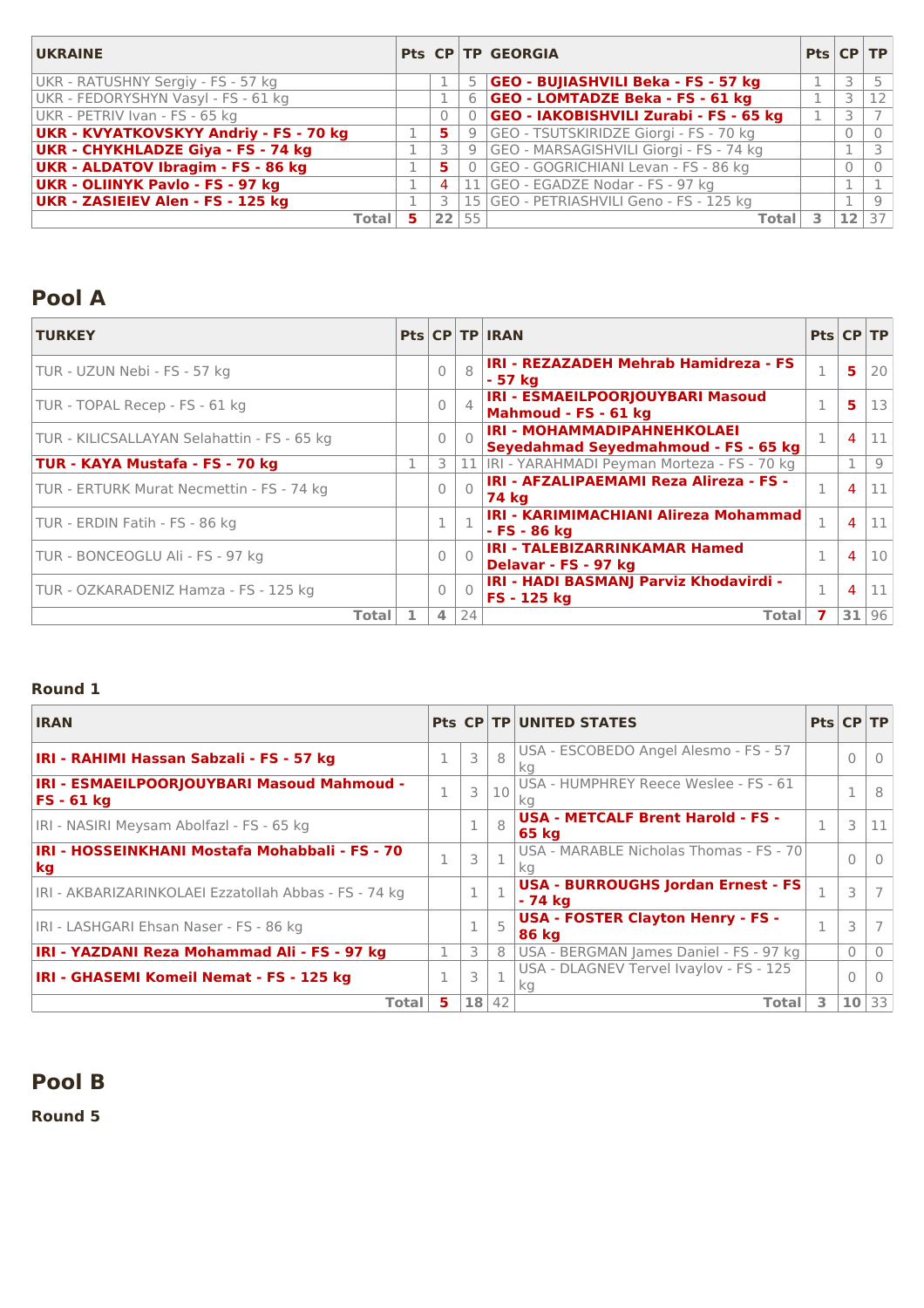| <b>UKRAINE</b>                                |    |          | Pts $ CP TP $ JAPAN                       | Pts CP TP |   |    |
|-----------------------------------------------|----|----------|-------------------------------------------|-----------|---|----|
| UKR - RATUSHNY Sergiy - FS - 57 kg            | 5. | $\circ$  | JPN - MORISHITA Fumitaka - FS - 57 kg     |           |   |    |
| <b>UKR - RATUSHNY Sergiy - FS - 61 kg</b>     | 4  |          | 11   JPN - KAWASE Katsuyoshi - FS - 61 kg |           |   |    |
| UKR - PETRIV Ivan - FS - 65 kg                |    | $\Omega$ | JPN - TAKATANI Daichi - FS - 65 kg        |           | 4 | 10 |
| <b>UKR - KVYATKOVSKYY Andriy - FS - 70 kg</b> |    | 5        | JPN - HOSAKA Ken - FS - 70 kg             |           | U |    |
| <b>UKR - CHYKHLADZE Giya - FS - 74 kg</b>     |    | 6        | JPN - TAKATANI Sohsuke - FS - 74 kg       |           |   |    |
| <b>UKR - ALDATOV Ibragim - FS - 86 kg</b>     | 4  |          | 12   JPN - MATSUMOTO Atsushi - FS - 86 kg |           |   |    |
| <b>UKR - OLIINYK Pavlo - FS - 97 kg</b>       | 4  |          | 12 JPN - YAMAMOTO Koki - FS - 97 kg       |           |   |    |
| UKR - ZASIEIEV Alen - FS - 125 kg             |    | 8        | IPN - ARAKIDA Nobuyoshi - FS - 125 kg     |           |   |    |
| Total                                         | 26 | 54       | Total                                     |           |   | 16 |

### **Round 3**

| <b>IAPAN</b>                          |              |               |           | <b>Pts CP TP RUSSIA</b>                                    | Pts CP TP |                |          |
|---------------------------------------|--------------|---------------|-----------|------------------------------------------------------------|-----------|----------------|----------|
| JPN - MORISHITA Fumitaka - FS - 57 kg |              | $\Omega$      |           | 0 RUS - FLEGONTOV Vladimir - FS - 57 kg                    |           | 5              | $\Omega$ |
| JPN - KAWASE Katsuyoshi - FS - 61 kg  |              |               |           | 0   RUS - BOGOMOEV Alexander - FS - 61 kg                  |           | 5              |          |
| JPN - TAKATANI Daichi - FS - 65 kg    |              | 3             | 6         | RUS - EMEEV Alibeggadji Zurkanaevitch - FS -<br>65 kg      |           |                |          |
| JPN - HOSAKA Ken - FS - 70 kg         |              | $\Omega$      |           | 0 RUS - TSABOLOV Khetik - FS - 70 kg                       |           | 5              |          |
| JPN - TAKATANI Sohsuke - FS - 74 kg   |              | $\mathcal{A}$ |           | <b>RUS - GADZHIMAGOMEDOV Akhmed - FS</b><br>- 74 ka        |           |                |          |
| JPN - MATSUMOTO Atsushi - FS - 86 kg  |              |               | $\bigcap$ | <b>RUS - KUDIYAMAGOMEDOV Shamil - FS -</b><br><b>86 kg</b> | 1         | $\overline{4}$ | 10       |
| JPN - YAMAMOTO Koki - FS - 97 kg      |              | $\Omega$      |           | 0 RUS - BELONOVSKIY Yury - FS - 97 kg                      |           | 5              |          |
| JPN - ARAKIDA Nobuyoshi - FS - 125 kg |              | $\Omega$      |           | 0 RUS - ALIEV Arslanbek - FS - 125 kg                      |           | $\overline{4}$ | 10       |
|                                       | <b>Total</b> | $\Delta$      |           | Total                                                      |           | 32             | 35       |

## **Pool A**

| <b>INDIA</b>                           |           |           | <b>Pts CP TP IRAN</b>                                              | Pts CP TP |                 |           |
|----------------------------------------|-----------|-----------|--------------------------------------------------------------------|-----------|-----------------|-----------|
| IND - KUMAR Amit - FS - 57 kg          | 0         | $\Omega$  | <b>IRI - RAHIMI Hassan Sabzali - FS - 57 kg</b>                    | 1         | 5.              |           |
| IND - BAJRANG Bajrang - FS - 61 kg     | $\bigcap$ |           | IRI - ESMAEILPOORJOUYBARI Masoud<br>Mahmoud - FS - 61 kg           | п.        |                 |           |
| IND - RAINEESH Rainesh - FS - 65 kg    | 0         |           | IRI - NASIRI Meysam Abolfazi - FS - 65 kg                          |           | 3               |           |
| IND - DHANKHAR Amit Kumar - FS - 70 kg | $\Omega$  |           | <b>IRI - HOSSEINKHANI Mostafa Mohabbali -</b><br><b>FS - 70 kg</b> | п         |                 |           |
| IND - RANA Parveen - FS - 74 kg        | $\Omega$  |           | IRI - AFZALIPAEMAMI Reza Alireza - FS -<br><b>74 kg</b>            | 1         | 3               | 6         |
| IND - KUMAR Pawan - FS - 86 kg         | $\circ$   |           | IRI - LASHGARI Ehsan Naser - FS - 86 kg                            | 1         | 4               | 10        |
| IND - KADIAN Satywart - FS - 97 kg     | $\Omega$  |           | <b>IRI - TALEBIZARRINKAMAR Hamed</b><br>Delavar - FS - 97 kg       | 1         | 4               | 11        |
| IND - - - FS - 125 kg                  | $\Omega$  | $\bigcap$ | IRI - HADI BASMANJ Parviz Khodavirdi -<br>FS - 125 kg              | 1         | -51             | $\bigcap$ |
| <b>Total</b>                           | $\Omega$  | $\bigcap$ | <b>Total</b>                                                       | 8         | 30 <sup>1</sup> | 42        |

## **Pool B**

| <b>GEORGIA</b>                          |                |        | <b>Pts CP TP RUSSIA</b>                                      |    | Pts CP TP |
|-----------------------------------------|----------------|--------|--------------------------------------------------------------|----|-----------|
| GEO - GOGAVA Otari - FS - 57 kg         |                |        | 2   RUS - FLEGONTOV Vladimir - FS - 57 kg                    |    | 10        |
| GEO - LOMTADZE Beka - FS - 61 kg        |                |        | 2   RUS - BOGOMOEV Alexander - FS - 61 kg                    |    | 6         |
| GEO - IAKOBISHVILI Zurabi - FS - 65 kg  |                |        | RUS - EMEEV Alibeggadji Zurkanaevitch -<br><b>FS - 65 kg</b> |    |           |
| GEO - KELEKHSASHVILI Levan - FS - 70 kg | $\mathbf{0}$   |        | 0 RUS - TSABOLOV Khetik - FS - 70 kg                         | 4  |           |
| GEO - MARSAGISHVILI Giorgi - FS - 74 kg |                |        | 2 RUS - SANAKOEV Atsamaz - FS - 74 kg                        |    |           |
| GEO - GOGRICHIANI Levan - FS - 86 kg    |                | $\cap$ | <b>RUS - KUDIYAMAGOMEDOV Shamil - FS -</b><br><b>86 kg</b>   | 5  |           |
| GEO - EGADZE Nodar - FS - 97 kg         | $\Omega$       |        | 0   RUS - BAITCAEV Vladislav - FS - 97 kg                    | 4  | 10        |
| GEO - SAKANDELIDZE Giorgi - FS - 125 kg | $\overline{4}$ |        | 10 RUS - KHIZRIEV Anzor - FS - 125 kg                        |    |           |
| Total                                   | 8              | 18     | Total                                                        | 25 | 46        |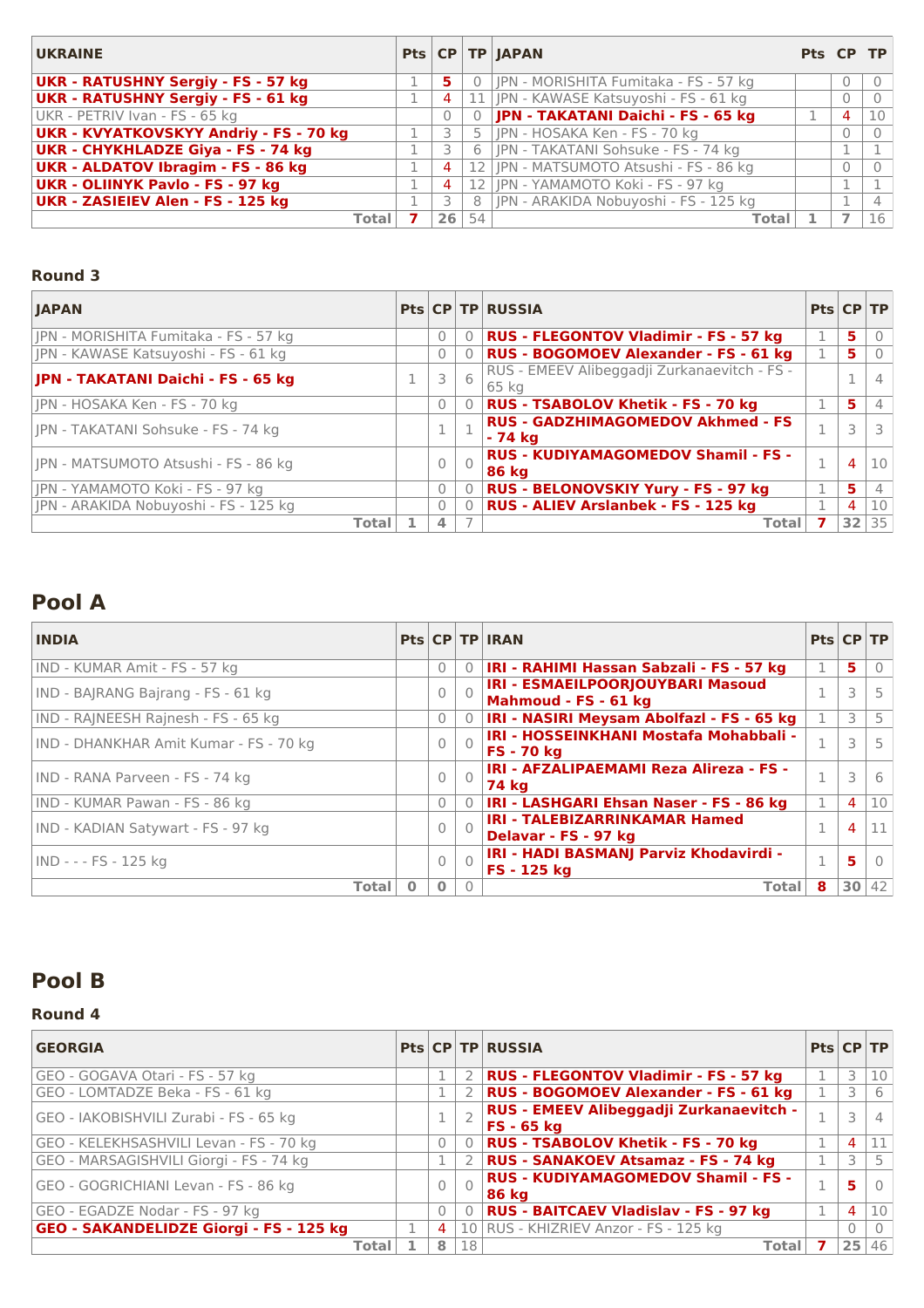### **Round 3**

| <b>TURKEY</b>                               |          |           | <b>Pts CP TP UNITED STATES</b>                              | Pts CP TP    |                |    |
|---------------------------------------------|----------|-----------|-------------------------------------------------------------|--------------|----------------|----|
| TUR - UZUN Nebi - FS - 57 kg                |          | $\bigcap$ | USA - ESCOBEDO Angel Alesmo - FS - 57<br>kq                 | q.           | 5              | 9  |
| TUR - TOPAL Recep - FS - 61 kg              | $\Omega$ |           | USA - KENNEDY James Joseph - FS - 61 kg                     |              | $\overline{4}$ | 10 |
| TUR - KILICSALLAYAN Selahattin - FS - 65 kg | $\Omega$ |           | <b>USA - METCALF Brent Harold - FS - 65 kg</b>              |              | $\overline{4}$ | 10 |
| TUR - KAYA Mustafa - FS - 70 kg             |          | $\bigcap$ | <b>USA - MARABLE Nicholas Thomas - FS -</b><br><b>70 kg</b> |              | 4              | 13 |
| TUR - ERTURK Murat Necmettin - FS - 74 kg   |          |           | USA - BURROUGHS Jordan Ernest - FS -<br>74 kg               | $\mathbf{1}$ | 5              | 10 |
| TUR - ERDIN Fatih - FS - 86 kg              |          | 9         | USA - FOSTER Clayton Henry - FS - 86 kg                     | 1            | 3              | 16 |
| TUR - BONCEOGLU Ali - FS - 97 kg            |          | 4         | USA - BERGMAN James Daniel - FS - 97 kg                     |              |                | 8  |
| TUR - OZKARADENIZ Hamza - FS - 125 kg       |          | $\bigcap$ | <b>USA - FORTUNE Tyrell Marcell - FS - 125</b><br>kg        | q.           | 5              |    |
| <b>Total</b>                                | 2        | 15        | Total                                                       | 8            | 33             | 76 |

## **Pool B**

| <b>MONGOLIA</b>                              |    |                | <b>Pts CP TP UKRAINE</b>                  | $Pts$ $CP$ $TP$ |                |    |
|----------------------------------------------|----|----------------|-------------------------------------------|-----------------|----------------|----|
| MGL - BATBOLD Nomin - FS - 57 kg             |    | $\overline{4}$ | UKR - RATUSHNY Sergiy - FS - 57 kg        |                 | $\overline{a}$ | 14 |
| MGL - ENKHSAIKHAN Nyam-Ochir - FS - 61 kg    |    | 6              | UKR - FEDORYSHYN Vasyl - FS - 61 kg       |                 |                |    |
| MGL - GANZORIG Mandakhnaran - FS - 65 kg     |    |                | UKR - PETRIV Ivan - FS - 65 kg            |                 |                |    |
| MGL - BATCHULUUN Ankhbayar - FS - 70 kg      |    | 8              | UKR - KVYATKOVSKYY Andriy - FS - 70 kg    |                 |                |    |
| MGL - PUREVJAV Unurbat - FS - 74 kg          |    | 8              | UKR - CHYKHLADZE Giya - FS - 74 kg        |                 |                |    |
| MGL - ORGODOL Uitumen - FS - 86 kg           |    |                | <b>UKR - ALDATOV Ibragim - FS - 86 kg</b> |                 |                | 10 |
| MGL - DORJKHAND Khuderbulga - FS - 97 kg     |    | 3              | UKR - OLIINYK Pavlo - FS - 97 kg          |                 |                |    |
| MGL - JARGALSAIKHAN Chuluunbat - FS - 125 kg |    |                | UKR - ZASIEIEV Alen - FS - 125 kg         |                 |                |    |
| Totall                                       | 14 | 44             | Total                                     | 5.              | 18             | 59 |

# **Finals**

## **Final 9-10**

| <b>ARMENIA</b>                               |   |                | <b>Pts CP TP GEORGIA</b>                          | $Pts$ $CP$ $TP$ |   |    |
|----------------------------------------------|---|----------------|---------------------------------------------------|-----------------|---|----|
| <b>ARM - HOVHANNISYAN Artak - FS - 57 kg</b> | 4 |                | 13 GEO - BUJIASHVILI Beka - FS - 57 kg            |                 |   |    |
| <b>ARM - FRANGULYAN Valodya - FS - 61 kg</b> | 3 |                | 18 GEO - LOMTADZE Beka - FS - 61 kg               |                 |   | 18 |
| ARM - ARAKELYAN Artur - FS - 65 kg           |   |                | GEO - IAKOBISHVILI Zurabi - FS - 65 kg            |                 | 5 |    |
| ARM - APOYAN Davit - FS - 70 kg              |   | 6              | <b>GEO - KELEKHSASHVILI Levan - FS - 70</b><br>ka |                 | 5 |    |
| ARM - KAJOYAN Varuzhan - FS - 74 kg          |   | $\overline{2}$ | <b>GEO - MARSAGISHVILI Giorgi - FS - 74 kg</b>    |                 | 5 |    |
| <b>ARM - TAMRAZYAN Vahe - FS - 86 kg</b>     | 5 |                | GEO - GOGRICHIANI Levan - FS - 86 kg              |                 |   |    |
| <b>ARM - KAZISHVILI Viktor - FS - 97 kg</b>  | 5 |                | GEO - EGADZE Nodar - FS - 97 kg                   |                 |   |    |
| ARM - GALSTYAN Andranik - FS - 125 kg        |   |                | <b>GEO - SAKANDELIDZE Giorgi - FS - 125 kg</b>    |                 | 4 |    |
| Total                                        |   | 44             | Tota                                              |                 |   | 46 |

#### **Final 5-6**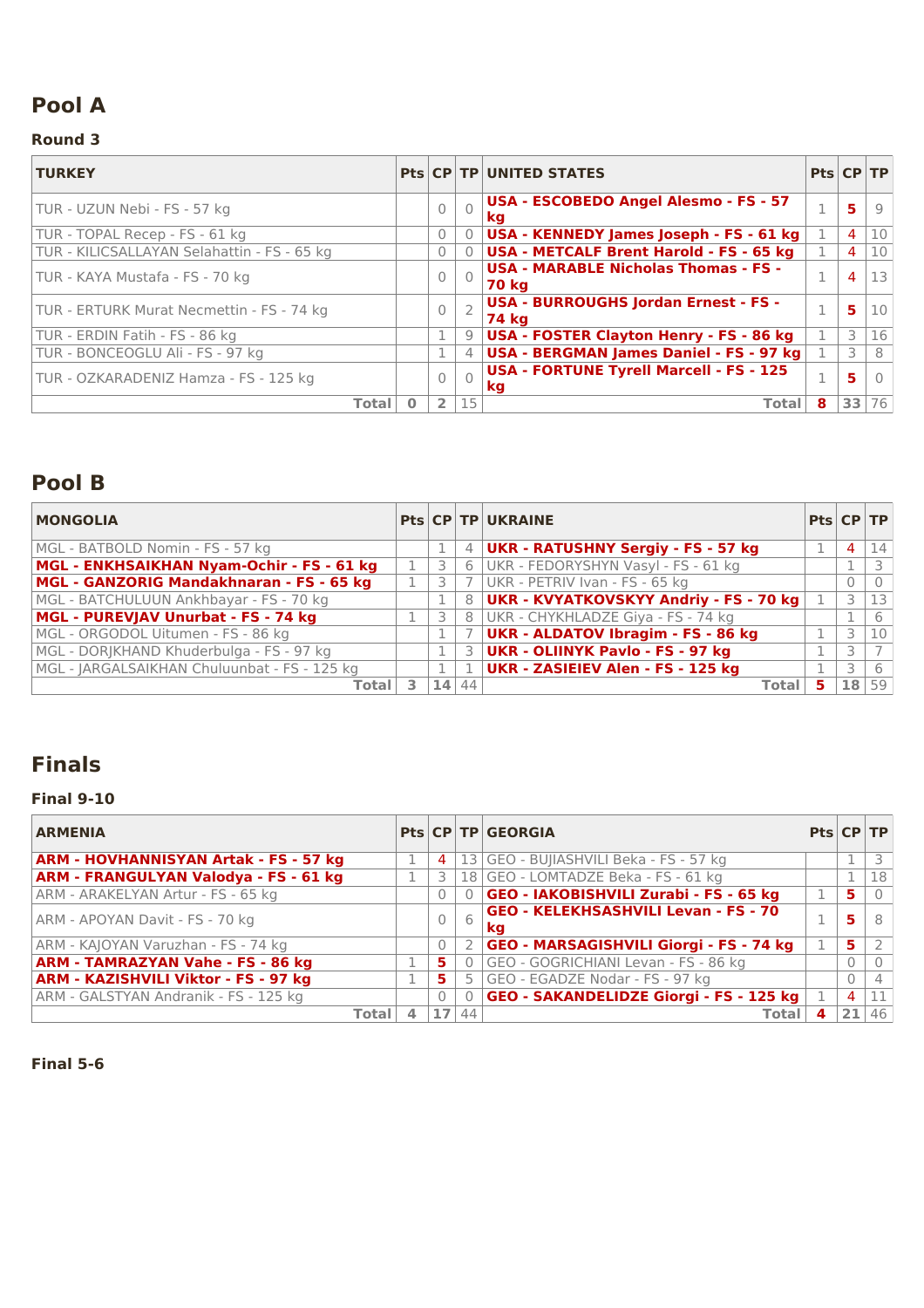| <b>INDIA</b>                                  |          |          | <b>Pts CP TP MONGOLIA</b>                          | Pts CP TP |                |          |
|-----------------------------------------------|----------|----------|----------------------------------------------------|-----------|----------------|----------|
| <b>IND - KUMAR Amit - FS - 57 kg</b>          | 5        | -5       | MGL - BATBOLD Nomin - FS - 57 kg                   |           | $\Omega$       |          |
| IND - BAJRANG Bajrang - FS - 61 kg            |          |          | MGL - ENKHSAIKHAN Nyam-Ochir - FS -<br>61 ka       |           |                | 6        |
| IND - RAJNEESH Rajnesh - FS - 65 kg           |          | $\Omega$ | <b>MGL - GANZORIG Mandakhnaran - FS - 65</b><br>kg | 1         | $\overline{4}$ | 11       |
| <b>IND - DHANKHAR Amit Kumar - FS - 70 kg</b> | 3        |          | 13   MGL - BATCHULUUN Ankhbayar - FS - 70 kg       |           |                | 8        |
| <b>IND - RANA Parveen - FS - 74 kg</b>        | 3        | 6        | MGL - PUREVJAV Unurbat - FS - 74 kg                |           |                | 3        |
| IND - KUMAR Pawan - FS - 86 kg                | $\Omega$ |          | MGL - ORGODOL Uitumen - FS - 86 kg                 |           | 4              | 10       |
| IND - KADIAN Satywart - FS - 97 kg            |          |          | MGL - DORJKHAND Khuderbulga - FS - 97<br>kq        |           |                | 3        |
| IND - - - FS - 125 kg                         |          |          | MGL - JARGALSAIKHAN Chuluunbat - FS -<br>125 kg    | 1         | 5              | $\Omega$ |
| <b>Total</b>                                  | 13       | 30       | Total                                              | 5         | 21             | 41       |

### **Final 7-8**

| <b>TURKEY</b>                               |   |    |                | Pts $ CP TP $ JAPAN                        | $Pts$ CP TP |   |    |
|---------------------------------------------|---|----|----------------|--------------------------------------------|-------------|---|----|
| TUR - UZUN Nebi - FS - 57 kg                |   | 5. |                | 0   JPN - MORISHITA Fumitaka - FS - 57 kg  |             |   |    |
| <b>TUR - TOPAL Recep - FS - 61 kg</b>       |   | 5. | $\overline{0}$ | JPN - KAWASE Katsuyoshi - FS - 61 kg       |             |   |    |
| TUR - KILICSALLAYAN Selahattin - FS - 65 kg |   |    |                | 2 JPN - TAKATANI Daichi - FS - 65 kg       |             | 5 |    |
| TUR - KAYA Mustafa - FS - 70 kg             |   | -4 |                | 12 JPN - HOSAKA Ken - FS - 70 kg           |             |   |    |
| TUR - ERTURK Murat Necmettin - FS - 74 kg   |   |    |                | 0 JPN - TAKATANI Sohsuke - FS - 74 kg      |             | 4 | 10 |
| TUR - ERDIN Fatih - FS - 86 kg              |   |    |                | 13 JPN - MATSUMOTO Atsushi - FS - 86 kg    |             |   | 8  |
| TUR - BONCEOGLU Ali - FS - 97 kg            |   |    |                | 8 JPN - YAMAMOTO Koki - FS - 97 kg         |             |   |    |
| TUR - OZKARADENIZ Hamza - FS - 125 kg       |   |    |                | 11   JPN - ARAKIDA Nobuyoshi - FS - 125 kg |             |   |    |
| Total                                       | 6 | 23 | 46             | Total                                      |             |   | 33 |

### **Final 3-4**

| <b>UNITED STATES</b>                              |                |                 | Pts CP TP UKRAINE                       | Pts CP TP |    |
|---------------------------------------------------|----------------|-----------------|-----------------------------------------|-----------|----|
| USA - ESCOBEDO Angel Alesmo - FS - 57 kg          | 4              | 11              | UKR - RATUSHNY Sergiy - FS - 57 kg      |           |    |
| USA - KENNEDY James Joseph - FS - 61 kg           |                | 5               | UKR - FEDORYSHYN Vasyl - FS - 61 kg     |           |    |
| <b>USA - METCALF Brent Harold - FS - 65 kg</b>    | 4              | 12              | UKR - PETRIV Ivan - FS - 65 kg          |           |    |
| <b>USA - MARABLE Nicholas Thomas - FS - 70 kg</b> |                | 3               | UKR - KVYATKOVSKYY Andriy - FS - 70 kg  |           |    |
| USA - BURROUGHS Jordan Ernest - FS - 74 kg        | $\overline{4}$ | 15 <sub>1</sub> | UKR - CHYKHLADZE Giya - FS - 74 kg      |           |    |
| <b>USA - FOSTER Clayton Henry - FS - 86 kg</b>    |                |                 | UKR - ALDATOV Ibragim - FS - 86 kg      |           |    |
| USA - BERGMAN James Daniel - FS - 97 kg           |                |                 | <b>UKR - OLIINYK Pavlo - FS - 97 kg</b> |           |    |
| <b>USA - DLAGNEV Tervel Ivaylov - FS - 125 kg</b> | 5.             |                 | UKR - ZASIEIEV Alen - FS - 125 kg       |           |    |
| Total                                             |                | 54              | Total                                   |           | 16 |

### **Final 1-2**

| <b>IRAN</b>                                                         |    |                |           | <b>Pts CP TP RUSSIA</b>                               | Pts CP TP |                |    |
|---------------------------------------------------------------------|----|----------------|-----------|-------------------------------------------------------|-----------|----------------|----|
| IRI - RAHIMI Hassan Sabzali - FS - 57 kg                            |    |                |           | <b>RUS - LEBEDEV Victor - FS - 57</b><br>kq           |           |                | 4  |
| IRI - ESMAEILPOORJOUYBARI Masoud Mahmoud - FS -<br>61 kg            |    | 3              | 12        | RUS - BOGOMOEV Alexander - FS -<br>61 kg              |           |                | 6  |
| IRI - MOHAMMADIPAHNEHKOLAEI Seyedahmad<br>Seyedmahmoud - FS - 65 kg |    | $\overline{4}$ | 10        | RUS - EMEEV Alibeggadji<br>Zurkanaevitch - FS - 65 kg |           |                |    |
| IRI - HOSSEINKHANI Mostafa Mohabbali - FS - 70 kg                   |    |                | 9         | RUS - TSABOLOV Khetik - FS - 70 kg                    |           |                |    |
| IRI - AKBARIZARINKOLAEI Ezzatollah Abbas - FS - 74 kg               |    |                | $\bigcap$ | <b>RUS - GADZHIMAGOMEDOV</b><br>Akhmed - FS - 74 kg   |           | $\overline{4}$ | 11 |
| IRI - LASHGARI Ehsan Naser - FS - 86 kg                             |    |                | 2         | RUS - URISHEV Anzor - FS - 86 kg                      |           |                |    |
| IRI - YAZDANI Reza Mohammad Ali - FS - 97 kg                        | 1  | 4              |           | 12 RUS - BELONOVSKIY Yury - FS - 97 kg                |           |                |    |
| IRI - GHASEMI Komeil Nemat - FS - 125 kg                            | 1. |                |           | 3 RUS - KHIZRIEV Anzor - FS - 125 kg                  |           |                |    |